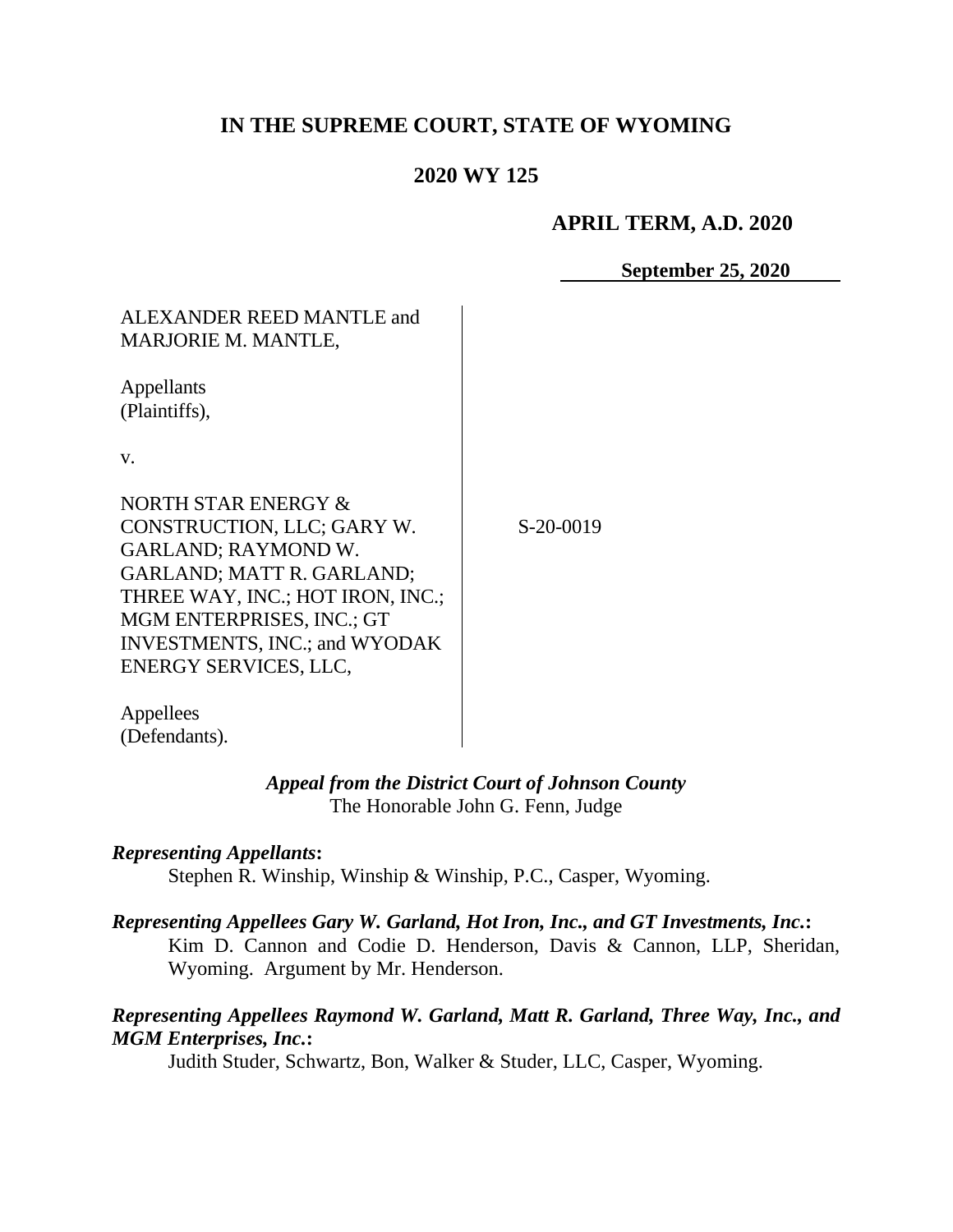*Representing Appellee North Star Energy & Construction, LLC***:** No appearance.

*Representing Appellee Wyodak Energy Services, LLC***:** No appearance.

*Before DAVIS, C.J., and FOX, KAUTZ, BOOMGAARDEN, and GRAY, JJ.*

**NOTICE: This opinion is subject to formal revision before publication in Pacific Reporter Third. Readers are requested to notify the Clerk of the Supreme Court, Supreme Court Building, Cheyenne, Wyoming 82002, of typographical or other formal errors so correction may be made before final publication in the permanent volume.**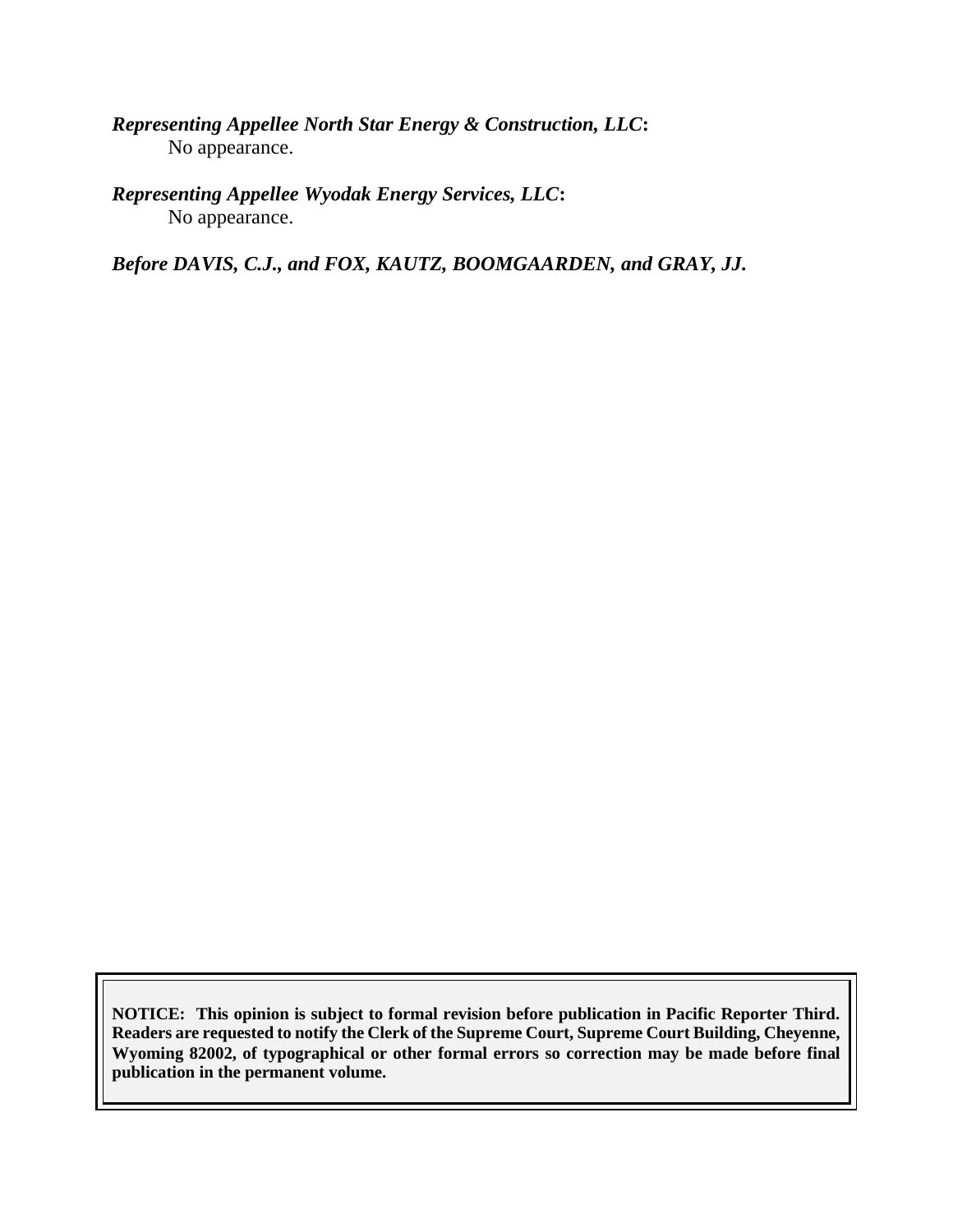#### **KAUTZ,** Justice.

[¶1] In the third appeal of this case, Alexander Reed Mantle and Marjorie M. Mantle (collectively "the Mantles") contest the district court's use of a judgment against Mr. Mantle to set off judgments they had against Ray and Gary Garland. The Mantles also claim the district court erred by failing to recognize their right to the proceeds from a settlement of a third-party action against Karl Killmer and Killmer & Associates (collectively Mr. Killmer).

[¶2] We affirm.

#### **ISSUES**

[¶3] The dispositive issues in this case are:

- 1. Did the district court properly set off the judgments?
	- a. Does the law of the case bar Ray and Gary from claiming setoffs?
	- b. Did Ray and Gary waive their setoff claims by failing to plead them in their answer or counterclaims?
	- c. Does the required mutuality of obligations exist?
	- d. Do the equities of the case support the setoffs?
	- e. Did the district court err by granting the setoffs when Ray and Gary's motion for setoff was combined with a motion for a protective order and they did not confer with the Mantles prior to filing the motions?
	- f. Is an additional procedural step required to implement the setoffs so the Mantles can claim an exemption?
- 2. Was the Mantles' claim regarding the Killmer Settlement Funds properly before the district court?

# **FACTS**

[¶4] The underlying facts of this case are set out in detail in *Mantle v. North Star Energy & Constr., LLC,* 2019 WY 29, 437 P.3d 758 (Wyo. 2019) (*Mantle I*), and *Mantle v. North Star Energy & Constr., LLC,* 2019 WY 54, 441 P.3d 841 (Wyo. 2019) (*Mantle II*). We will, therefore, recite only those facts relevant to the issues presented in this appeal.

[¶5] The Garland brothers, Ray, Gary, and Matt, owned separate oil and gas service and construction companies – Three Way, Inc., Hot Iron, Inc., and MGM Enterprises, Inc., respectively. *Mantle I,* ¶¶ 1, 5, 437 P.3d at 768-69; *Mantle II,* ¶ 3, 441 P.3d at 844. In 2011, they formed North Star Energy  $&$  Construction, LLC (North Star), with the three companies as members (Members). *Mantle I,* ¶¶ 5-7, 437 P.3d at 769. Mr. Mantle was the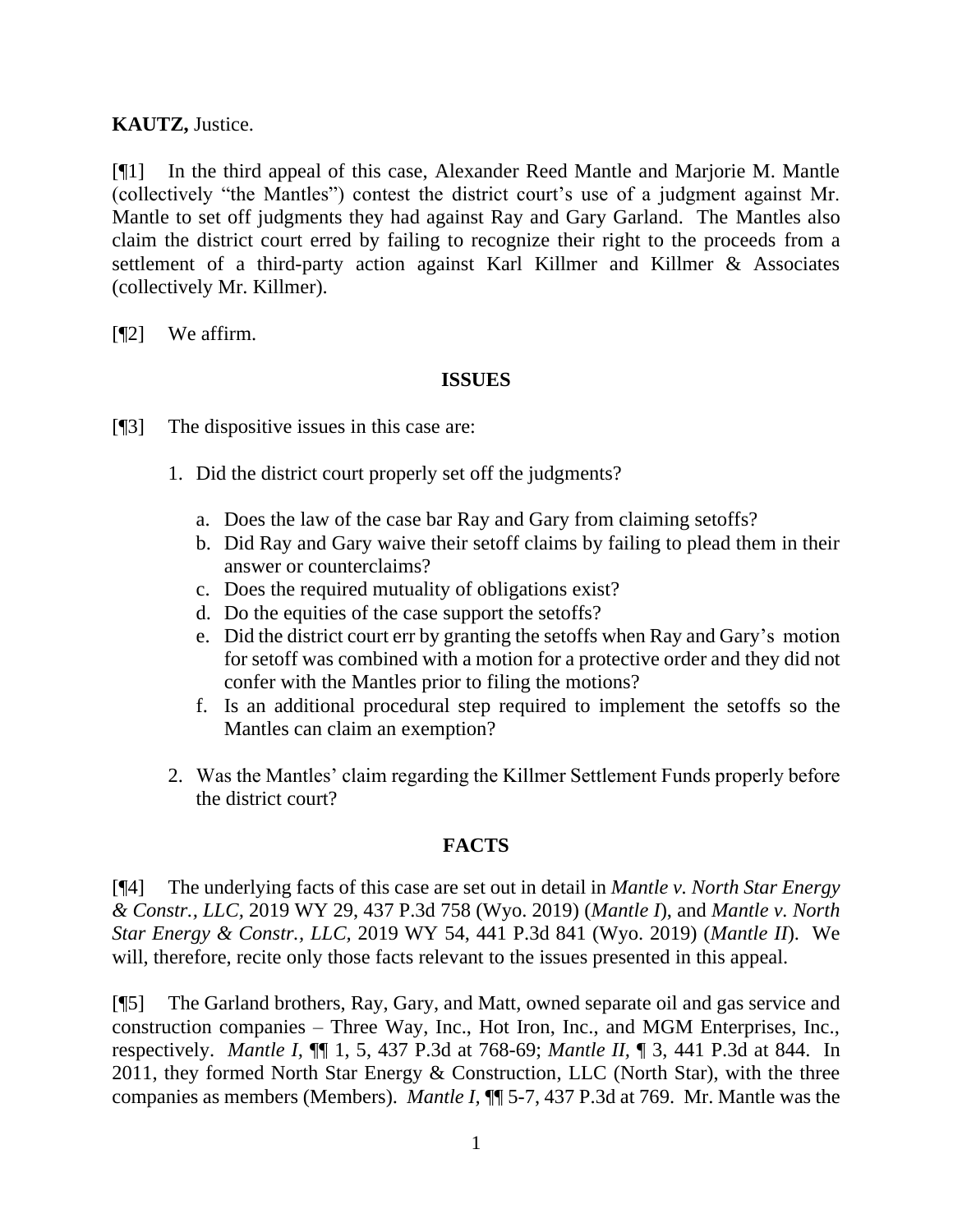president of North Star, and Mr. Killmer performed accounting services for North Star and the Members. *Mantle I,* ¶ 6, 437 P.3d at 769; *Mantle II,* ¶ 3, 441 P.3d at 844.

[¶6] In 2014, Mr. Mantle and Mr. Killmer agreed to purchase North Star from the Members. *Mantle II,* ¶ 3, 441 P.3d at 844. We summarized the transaction in *Mantle II*:

> The parties executed a Memorandum of Understanding (MOU) that memorialized their agreement, including Mr. Killmer's and [Mr. Mantle's] personal guarantees of \$6.1 million of the purchase price. Mr. Mantle and Mr. Killmer negotiated a \$3 million loan from First Northern Bank (FNB) to fund the down payment. Ultimately, the transaction took the form of a leveraged buyout when the FNB loan was made to North Star.

*Id.* (citations omitted).

[¶7] North Star's financial position deteriorated during 2014. *Mantle II,* ¶ 4, 441 P.3d at 844. In December 2014, "the Garlands stepped back in to try and save North Star," but were unsuccessful. *Id.* Mr. Mantle and Mr. Killmer refused to execute the documents to finalize the purchase of North Star from the Members. *Mantle I,* ¶ 30, 437 P.3d at 774. North Star did not pay the \$3 million FNB loan, so the Mantles purchased it and stepped into FNB's shoes as creditors of North Star. *Mantle I,* ¶ 33, 437 P.3d at 775; *Mantle II,* ¶ 4, 441 P.3d at 844.

[¶8] Litigation between the Garlands, the Mantles, and Mr. Killmer began in May 2015. *Mantle I,* ¶ 42, 437 P.3d at 777; *Mantle II,* ¶ 5, 441 P.3d at 844. The Mantles sued the Garlands, the Members, and North Star (collectively "the Defendants"). *Id.* They sought, *inter alia,* repayment of the FNB loan and to set aside as fraudulent various transfers from North Star to the Garlands and the Members. *Id.* The Members countered for breach of the MOU and to collect on Mr. Mantle's and Mr. Killmer's \$6.1 million personal guarantees. *Id.* The Members and North Star also sued Mr. Killmer for accountant malpractice. *Mantle I,* ¶ 42, 437 P.3d at 777; *Mantle II,* ¶ 6, 441 P.3d at 844.

[¶9] Mr. Killmer settled with the Members and North Star and assigned to them his claims against his malpractice carrier for failing to provide a defense or insurance coverage. *Mantle II*, **[6, 441 P.3d at 844.** The Garlands and North Star eventually settled with Mr. Killmer's malpractice carrier. *Id.* "As part of the settlement, North Star received \$121,271, which, by order of the district court, was deposited into the court registry on February 22, 2017. The Garland brothers, and their respective companies, split the rest." *Id.* 

[¶10] The district court held a bench trial on the remaining claims. *Mantle II,* ¶ 7, 441 P.3d at 844. It awarded the Mantles a \$2,712,832.22 judgment against North Star on the FNB loan and a \$250,000 and a \$307,000 judgment against Gary and Ray, respectively,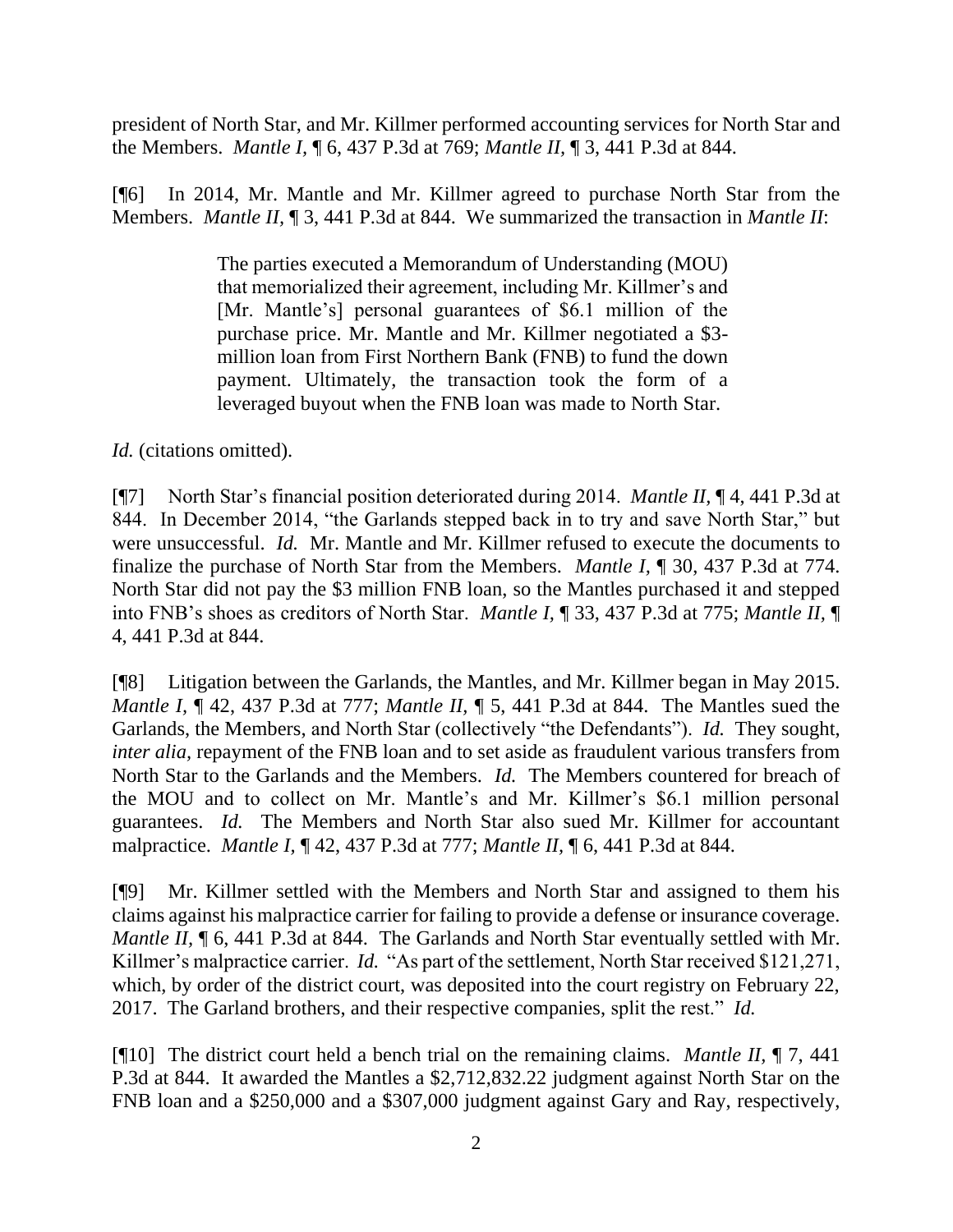for fraudulent transfers of North Star assets. *Mantle II,* ¶ 7, 441 P.3d at 884. The district court ruled Mr. Mantle had breached the MOU and awarded the Members a \$6,110,000 judgment on his personal guarantee. *Id.*; *Mantle I,* ¶ 48, 437 P.3d at 778.

[¶11] In the "Order After Bench Trial," the district court stated in a footnote:

The [c]ourt considered offsetting [the judgment against Gary] against the judgment against Alex Mantle[.] However, both Alex and Marjorie Mantle brought this suit to set aside the fraudulent transactions, but the judgment for breach of contract is only against Alex Mantle. Thus, it would not be appropriate to offset the entire amount of the fraudulent conveyance against the judgment against Alex Mantle. This does not preclude the Defendants from executing against any part of these funds that may belong solely to Alex Mantle.

[¶12] Hot Iron and Three Way thereafter assigned portions of their judgment against Mr. Mantle to Ray and Gary. In a motion to alter or amend the judgment under Wyoming Rule of Civil Procedure (W.R.C.P.) 59(e), Ray and Gary requested setoffs, claiming the assignments created the requisite mutuality of obligations. The district court denied the Rule 59(e) motion, and Ray and Gary appealed in *Mantle I. Mantle II,* ¶¶ 12-13, 441 P.3d at 845.

[¶13] While that appeal was pending, Ray filed in the district court a "Motion for Protective Order with Respect to Discovery in Aid of Execution, Together with Motion to Allow Setoff and Declare Judgment Satisfied." Gary joined the motion for setoff. The district court ruled, in the "Order on Pending Motions," the judgments against Ray and Gary would be set off against a portion of the judgment against Mr. Mantle. It also granted Ray's motion for a protective order, stating: "[H]aving found that the judgment has been satisfied through a setoff, there is no need to allow further post-judgment discovery from Ray[.]" Ray and Gary then withdrew the setoff issue from their appeal. *Mantle II,* ¶ 13, 441 P.3d at 845.

[¶14] In *Mantle II,* ¶ 18, 441 P.3d at 846, we ruled the district court did not have jurisdiction to order the setoffs while the matter was on appeal. We reversed that aspect of the "Order on Pending Motions" and remanded to the district court for further proceedings. *Id.* The Mantles also raised issues regarding the Killmer Settlement Funds in *Mantle II,* ¶ 19, 441 P.3d at 847. They contended that only North Star, not the Members, had standing to assert a claim against Mr. Killmer for malpractice, so all the settlement proceeds should be paid to North Star's creditors. *Id.*, ¶¶ 19-20, 441 P.3d at 847. We held there was no final appealable order on the issue and remanded for further proceedings. *Id.,* ¶¶ 23-24, 441 P.3d at 847-48.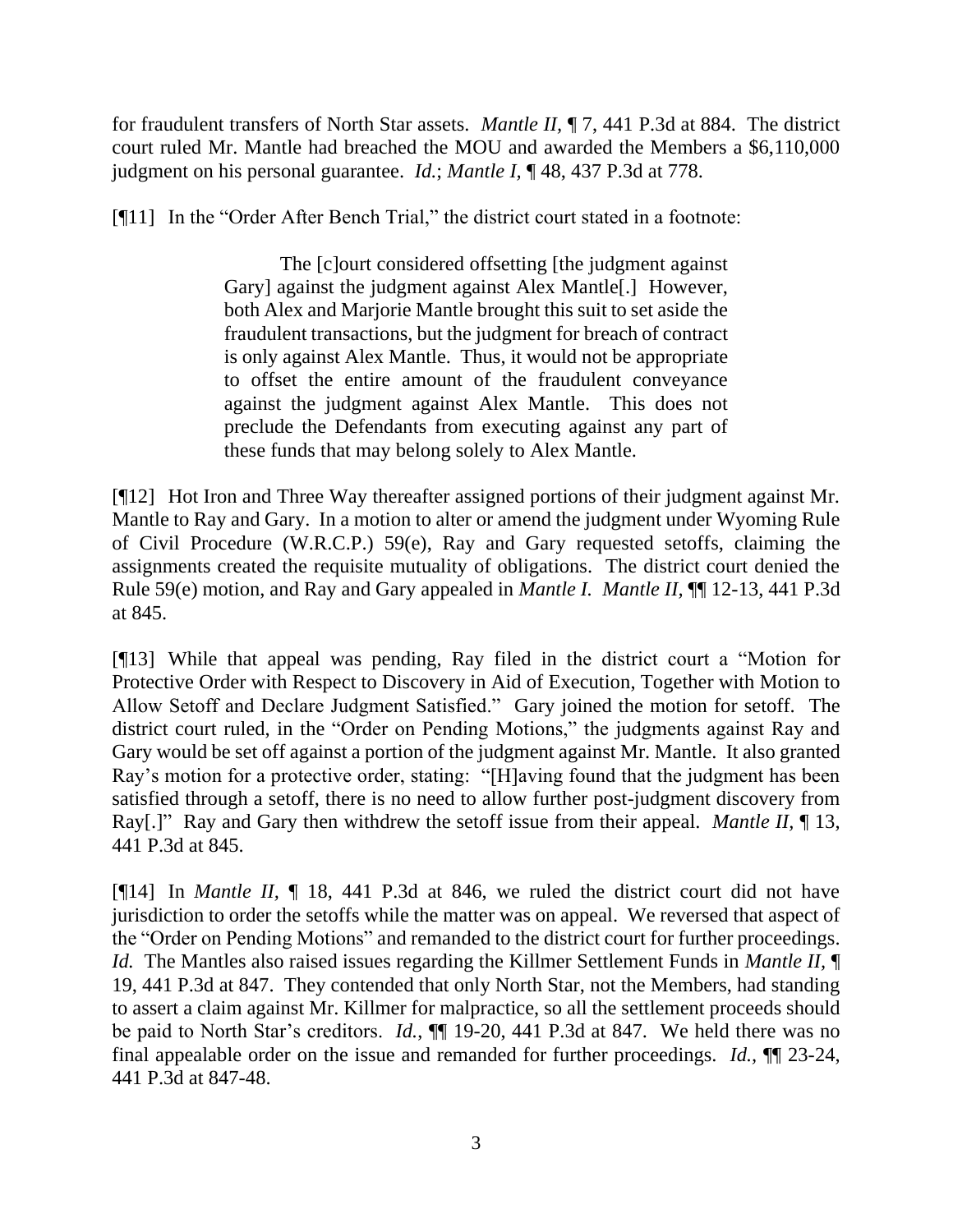[¶15] On remand, the district court granted the setoffs, adopting the rationale in the "Order on Pending Motions" rendered while it was without jurisdiction over the issue. The Mantles asked the district court to make additional findings "as to what facts still needed to be determined" with respect to the Killmer Settlement Funds. The court ruled the issue was not properly before it and denied the motion. The Mantles appealed.

[¶16] Additional facts will be set out, as necessary, in the discussion of the issues.

# **DISCUSSION**

# *I. Setoffs*

# *A. Law of the Case*

[¶17] The Mantles maintain the district court should have applied the law of the case doctrine to bar Ray and Gary from asserting, on remand, their claims for setoff. Specifically, they argue that, by abandoning their appeal in *Mantle I,* Ray and Gary waived further consideration of the issue.

[¶18] "The decision whether to apply the law of the case doctrine is discretionary, but once a court applies the doctrine, the actual application is reviewed as a matter of law." *BTU Western Res., Inc. v. Berenergy Corp.,* 2019 WY 57, ¶ 24, 442 P.3d 50, 57-58 (Wyo. 2019).

> Under the "law of the case" doctrine, a court's decision on an issue of law made at one stage of a case becomes a binding precedent to be followed in successive stages of the same litigation. The "law of the case" is a doctrine designed to avoid repetitious litigation and to promote consistent decision making. As such, it is in the same family as res judicata, collateral estoppel, and stare decisis.

*Triton Coal Co. v. Husman, Inc.*, 846 P.2d 664, 667 (Wyo. 1993) (citing 1B James W. Moore, Jo Desha Lucas & Thomas S. Currier, Moore's Federal Practice ¶ 0.404[1] (2d ed. 1983)). *See also, Lieberman v. Mossbrook,* 2009 WY 65, ¶ 28, 208 P.3d 1296, 1305 (Wyo. 2009) ("Under the law of the case doctrine, a court's decision on an issue of law at one stage of a proceeding is binding in successive stages of the litigation."). Typically, the law of the case doctrine requires a court to adhere to its prior rulings, the ruling of an appellate court, or another judge's rulings in the case or a closely related case. *Lieberman,* ¶ 28, 208 P.3d at 1305.

[¶19] A lesser utilized aspect of the law of the case doctrine is more akin to the law of waiver. *Triton Coal,* 846 P.2d at 668. It involves a "litigant's failure to raise an issue on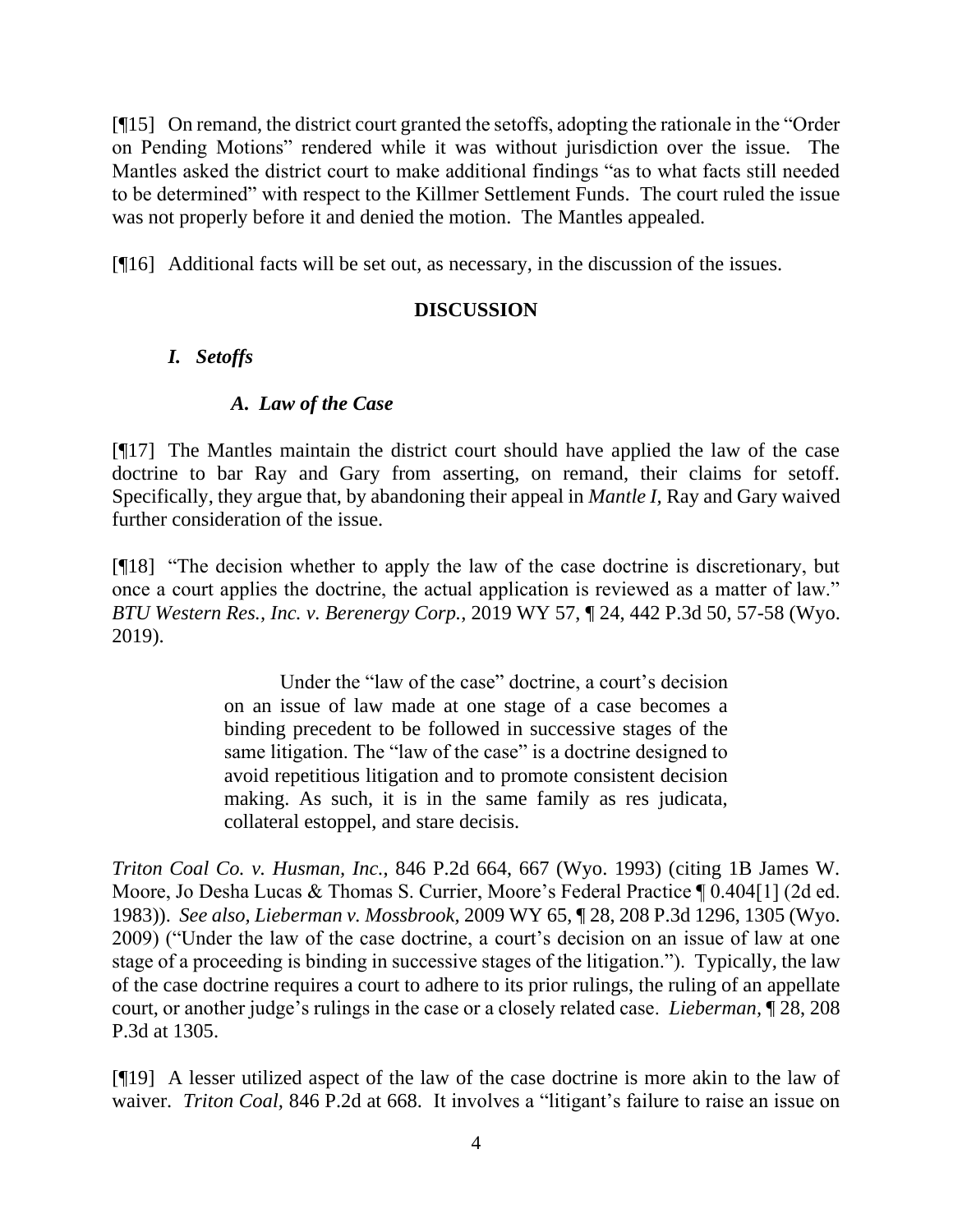appeal which gives rise to the preclusive effect of the lower court's ruling[.]" *Id.* In *Triton,*  we described the general rule as:

> "[Q]uestions assigned as error are deemed to have been abandoned or waived where they are not urged or discussed on appeal by brief or argument, or are not sufficiently so discussed[.]"

*Id.* (quoting 5B C.J.S. *Appeal and Error* § 1803 at 98 (1958)). *See also, Dworkin v. L.F.P., Inc.,* 839 P.2d 903, 908 (Wyo. 1992) (appellant's failure to raise issues on appeal as to other claims resolved on summary judgment "constitute[d] an abandonment of those issues"); *BTU Western Res.,* ¶ 27, 442 P.3d at 58 ("The [law of the case] doctrine may also give preclusive effect to a legal decision made at one stage of the litigation that goes unchallenged in a subsequent appeal.").

[¶20] There are, however, exceptions to the law of the case doctrine. *Lieberman,* ¶ 29, 208 P.3d at 1305-06 (citing *Wessel v. City of Albuquerque,* 463 F.3d 1138, 1144 (10th Cir. 2006)). "One of those exceptions applies when the evidence in a subsequent [proceeding] is substantially different from that presented in the earlier proceeding." *Lieberman,* ¶ 29, 208 P.3d at 1306. "'Additionally, the law of the case doctrine applies only to issues actually decided, not to issues left open.'" *In re Guardianship & Conservatorship of Parkhurst,* 2010 WY 155, ¶ 15, 243 P.3d 961, 966 (Wyo. 2010) (quoting *Lieberman*, ¶ 29, 208 P.3d at 1306, which cited 18B Charles Alan Wright, Arthur R. Miller, Edward H. Cooper, FEDERAL PRACTICE AND PROCEDURE: Jurisdiction § 4478 (2d ed. 2002)). In *Lieberman,* ¶¶ 27-34, 208 P.3d at 1305-07, we refused to apply the law of the case to limit the district court's power to decide an issue of law because the prior rulings were limited in scope. In *Parkhurst,* ¶¶ 15-16, 243 P.3d at 966-67, we determined the district court's decision to appoint a guardian ad litem at one stage of the proceeding was not determinative of the later question regarding whether it was necessary to appoint a guardian and conservator for the ward. *Id.* 

[¶21] Likewise, the district court properly refused to apply the law of the case to bar Ray's and Gary's setoff claims because their second motion for setoff was brought in a much different procedural posture than the first. Their first motion for setoff was made pursuant to W.R.C.P. 59 $(e)$ .<sup>1</sup> They asked the court to "address and give effect to [Ray's and Gary's] equitable defenses of equitable estoppel and unclean hands" and award the setoffs.

[¶22] Motions under Rule 59(e) are limited in scope.

 $<sup>1</sup>$  Rule 59(e) states:</sup>

<sup>(</sup>e) *Motion to Alter or Amend a Judgment*. – A motion to alter or amend a judgment must be filed no later than 28 days after the entry of the judgment.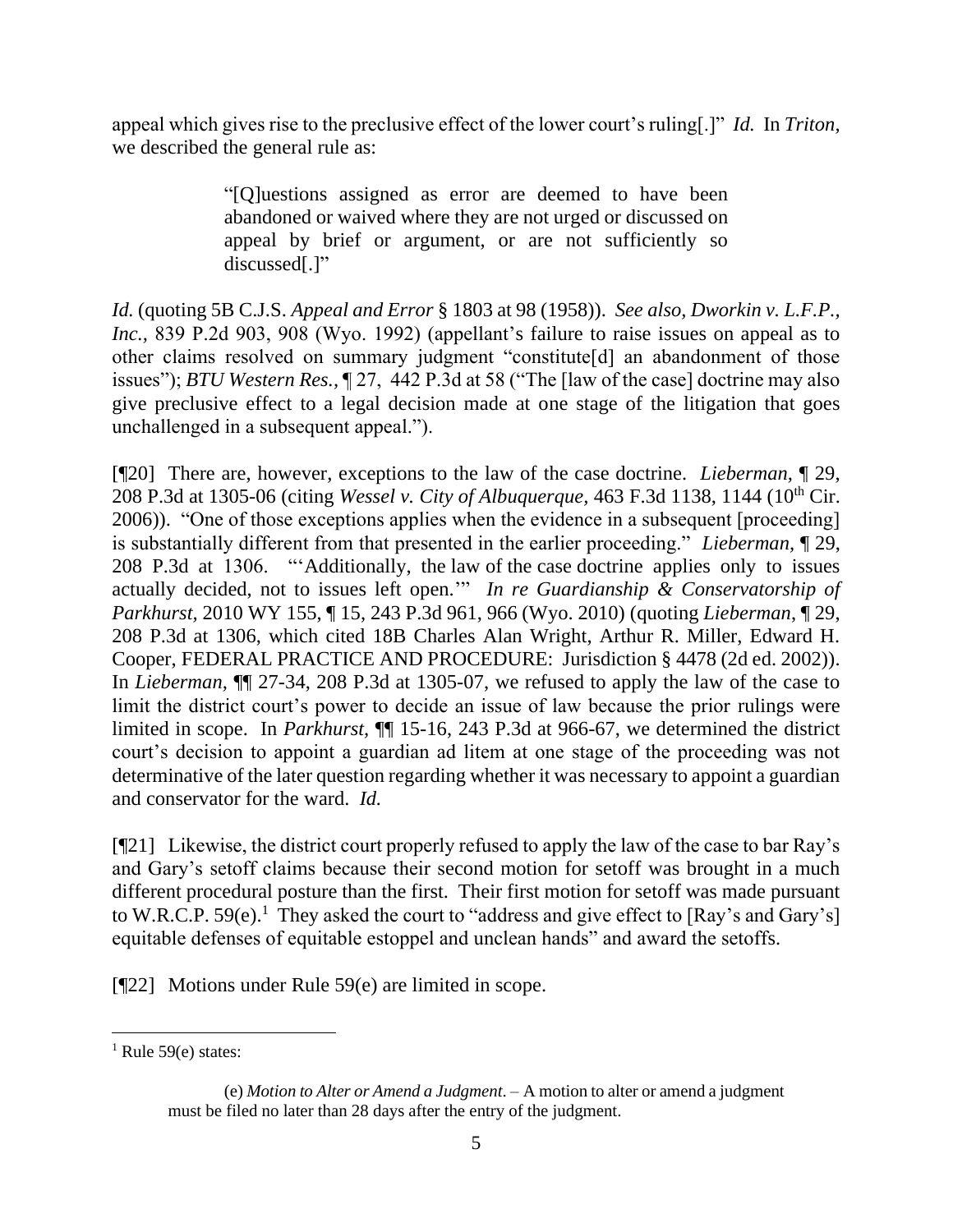"A Rule 59(e) motion is only appropriate if one of three grounds exists: 1) the availability of new evidence not previously available; 2) an intervening change in controlling law, or 3) the need to correct a clear error of law or to prevent manifest injustice. It is not a mechanism to relitigate issues that the court has already decided, nor should parties make additional arguments which should have been made before judgment."

*Evans v. Moyer,* 2012 WY 111, ¶ 12, 282 P.3d 1203, 1208 (Wyo. 2012) (quoting *Ragsdale v. Hartford Underwriters Ins. Co.*, 2007 WY 163, ¶ 5, 169 P.3d 78, 80 (Wyo. 2007), *overruled on other grounds by Essex Holding, LLC v. Basic Props., Inc.,* 2018 WY 111, ¶¶ 34, 40, 427 P.3d 708, 718, 721 (Wyo. 2018) (other citations omitted)). *See also, Servants of Paraclete v. Does, 204 F.3d 1005, 1012 (10<sup>th</sup> Cir. 2000) (applying the same* grounds as Wyoming to motions under Federal Rule of Civil Procedure 59(e)). The issue initially on appeal in *Mantle I* was whether the district court properly denied Ray and Gary's Rule 59(e) motion to alter and amend the bench trial order. *Mantle II*, **¶** 12-13, 441 P.3d at 845.

[¶23] In Ray and Gary's later motion for setoff, they relied on the district court's inherent power to enforce its judgment by ordering an equitable setoff. *See Hurd v. Nelson,* 714 P.2d 767, 771 (Wyo. 1986) ("Courts have inherent power to enforce their own judgments and should see to it that such judgments are enforced when they are called upon to do so." (citation and quotation marks omitted)); *Cargill, Inc. v. Mountain Cement Co.,* 891 P.2d 57, 67 (Wyo. 1995) ("Possessing equitable jurisdiction, the district court has the inherent power to allow or compel an equitable set-off."). In ruling on the motion for equitable setoff, the district court had before it the assignments and full briefing of the matter. The district court concluded the equities justified offsetting the judgments. Following our ruling in *Mantle II,* ¶ 18, 441 P.3d at 846, that the district court did not have jurisdiction when it entered the "Order on Pending Motions," the court again considered the setoff issue.<sup>2</sup> It granted the setoffs, expressly relying upon the rationale in the "Order on Pending Motions."

[¶24] In sum, the district court could have granted Ray and Gary's Rule 59(e) motion only if the limited grounds set out in *Evans* were met, while their second motion for setoff was

<sup>2</sup> The Mantles claim that by citing to *Rock v. Lankford,* 2013 WY 61, ¶ 18, 301 P.3d 1075, 1080 (Wyo. 2013), in *Mantle II,* ¶ 18, 441 P.3d at 846, we directed the district court to dismiss the setoff issue on remand. It is true that *Rock* states: "If a judgment below was rendered without jurisdiction, an appellate court must ordinarily reverse and remand for dismissal." *Rock,* ¶ 18, 301 P.3d at 1080 (citations and quotation marks omitted). However, in *Mantle II,* we were only using that case as general authority to remand for further proceedings. *Rock*, ¶ 43, 301 P.3d at 1086, was subject to dismissal because the district court did not have jurisdiction over the original action; here, the district court lacked jurisdiction only because the matter was on appeal. *Mantle II,* ¶ 18, 441 P.3d at 846.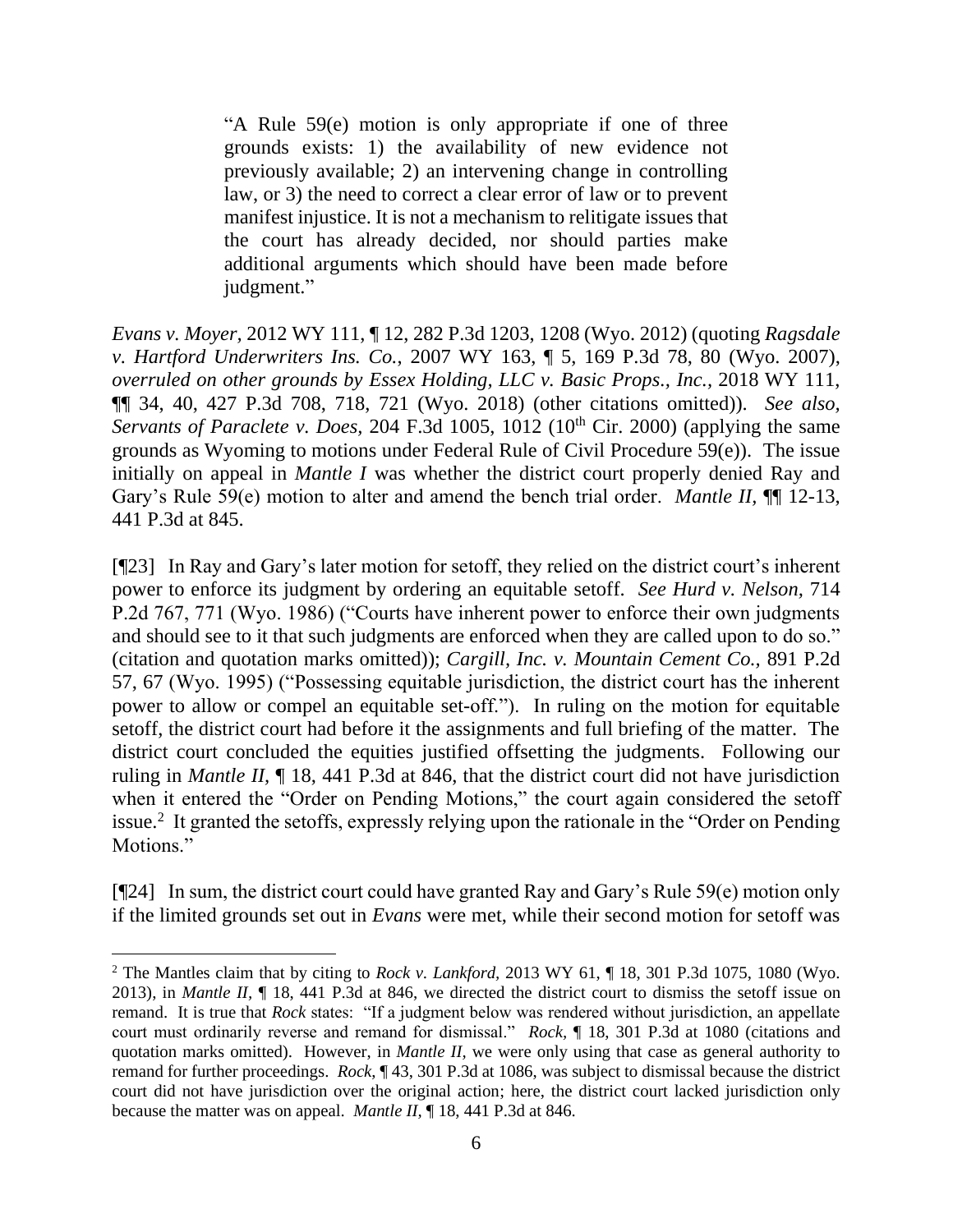based upon the broad equitable jurisdiction of the court. Given the scopes of the two setoff motions were very different, the law of the case did not bar the district court's consideration of the Garlands' requests for setoff on remand.

[¶25] Furthermore, application of the law of the case doctrine is discretionary. *Lieberman,* ¶ 28, 208 P.3d at 1305. *See also, BTU Western Res.,* ¶ 24, 442 P.3d at 57 ("The decision whether to apply the law of the case doctrine is discretionary[.]" (citation omitted))*.* The doctrine merely expresses a practice of the courts to generally "'refuse to reopen what has been decided.'" *Lieberman,* ¶ 28, 208 P.3d at 1305 (quoting *Brown v. State,* 953 P.2d 1170, 1174 (Wyo. 1998)). The district court's power to rehear an issue is not limited by the doctrine. *Lieberman,* ¶ 28, 208 P.3d at 1305.As our ruling in *Mantle II*  indicated, we fully expected the district court to consider the setoff issue on remand.

# *B. Waiver*

[¶26] The Mantles claim Ray and Gary waived their rights to setoff by failing to specifically plead them as counterclaims. In other words, the Mantles argue the setoffs were compulsory counterclaims and the failure to properly plead means the claims are barred. *See generally, Lane Co. v. Busch Dev. Inc.,* 662 P.2d 419, 423-24 (Wyo. 1983) ("Ordinarily, a claim which is a compulsory counterclaim under F.R.C.P. 13(a) or W.R.C.P. 13(a), but is not brought, is thereafter barred."); 20 Am. Jur. 2d., *Counterclaim, Recoupment & Setoff* § 107 (2020) ("A compulsory counterclaim that is not stated prior to the conclusion of the action by judgment is generally barred in a subsequent or independent action. The failure to file the counterclaim is res judicata of the relief that might have been obtained by the counterclaim.") (footnotes omitted). Whether Ray and Gary employed a proper procedure to request their setoffs is a question of law which we review de novo. *See generally, Kimzey v. Kimzey,* 2020 WY 52, ¶ 13, 461 P.3d 1229, 1235 (Wyo. 2020) (stating that questions of law are subject to de novo review) (citing *Walker v. Walker,* 2013 WY 132, ¶ 44, 311 P.3d 170, 179 (Wyo. 2013); *Swaney v. Dep't of Family Servs.,* 2011 WY 105, 13, 256 P.3d 514, 515 (Wyo. 2011)).

[ $[$ [27] Black's Law Dictionary 1581 (10<sup>th</sup> ed. 2014) provides two definitions of the term "set-off": 1. "A defendant's counterdemand against the plaintiff, arising out of a transaction independent of the plaintiff's claim"; or 2. "A debtor's right to reduce the amount of a debt by any sum the creditor owes the debtor." Under the first definition, a claim for a setoff is a true counterclaim, i.e., the parties have existing independent claims against each other that will be litigated in the action.<sup>3</sup>

> A claim for set-off is an independent action which may be raised as a counterclaim. It is a claim for affirmative relief,

<sup>3</sup> The question of whether counterclaims are compulsory or permissive is governed by W.R.C.P. 13. *Gas Sensing Tech. Corp. v. New Horizon Ventures Pty Ltd,* 2020 WY 114, ¶¶ 27-29, \_\_ P.3d \_\_\_\_ (Wyo. 2020).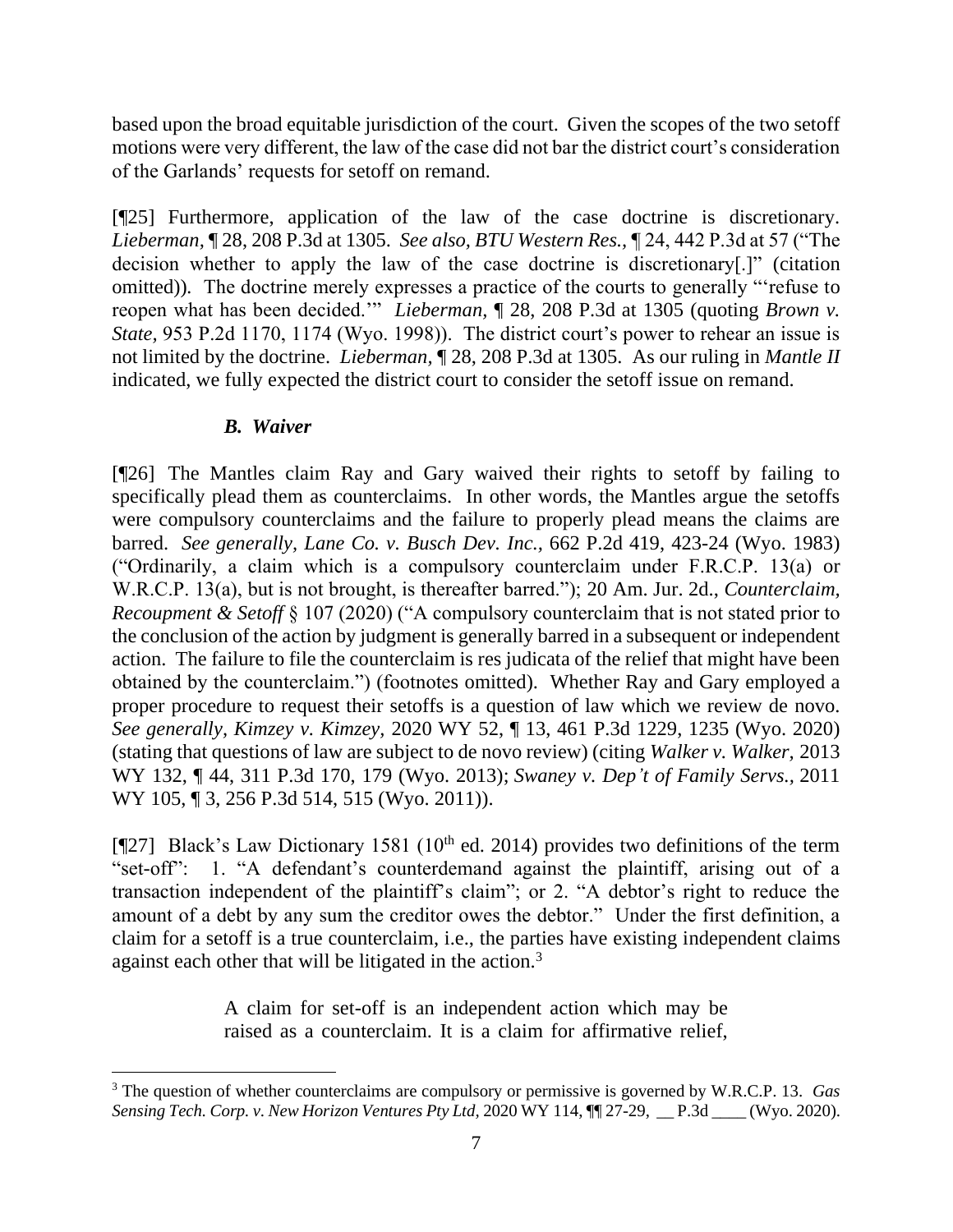rather than a defense. Generally, set-off must rest on a claim enforceable in its own right, and a party cannot avail itself of the right to set-off unless it has a legally subsisting cause of action in its favor on which it could maintain an independent action. In this regard, a defendant who pleads a set-off occupies substantially the position of a plaintiff.

80 C.J.S. *Set-off and Counterclaim* § 3 (2019). We agree this type of claim for a setoff "is a required pleading." *Mad River Boat Trips, Inc. v. Jackson Hole Whitewater, Inc.,* 818 P.2d 1137, 1140 (Wyo. 1991) (citing W.R.C.P. 13 and *United States v. Mitchell,* 205 U.S. 161, 27 S.Ct. 463, 51 L.Ed. 752 (1907)). However, only the substantive counterclaim which is the basis for the setoff must be pled. Moreover, as discussed below, this requirement of pleading a counterclaim does not apply to the second definition of setoff.

[¶28] We discussed the requirement of pleading a substantive counterclaim to provide a basis for a setoff in *Mad River Boat Trips,* 818 P.2d at 1137-38. There, the district court issued a judgment requiring the appellant to refund payments to the appellee. The appellant sought to set off its attorney fees and other damages against the amount it was ordered to refund. *Id.* at 1138. We ruled a setoff was not proper because the appellant did not plead claims asserting its right to attorney fees and other damages. *Id.* at 1140.

[¶29] In contrast, the counterclaims which provided the basis for the setoff in *Hollon v. McComb,* 636 P.2d 513 (Wyo. 1981), were properly pled. The purchasers bought a home that was not complete. *Id.* at 514. They gave the seller a large down payment and a promissory note and mortgage for the balance of the purchase price. *Id.* at 514-15. The purchasers sued the seller for poor workmanship and failure to complete their home. *Id.*  They sought cancellation of the note and release of the mortgage as reimbursement for the expenses they incurred in having someone else complete the home. *Id.* at 514. The seller counterclaimed for breach of the promissory note and foreclosure of the mortgage. *Id.* at 515. The district court granted judgments in favor of both parties. *Id.* The court set off the lesser amount due the purchasers for the expense of repairing the home against the greater amount due the seller on the promissory note. *Id.* There was no indication in *Hollon* that the parties had to plead setoff as a separate claim. *See also, Elk Ridge Lodge, Inc. v. Sonnett,* 2011 WY 106,  $\sqrt{22}$ , 254 P.3d 957, 963 (Wyo. 2011) (recognizing awards on parties' claim and counterclaim would offset).

[¶30] The second type of setoff involves a debtor's right to reduce the amount of a debt by any sum the creditor owes the debtor. As explained by the United States Supreme Court in *Citizens Bank v. Strumpf,* 516 U.S. 16, 18, 116 S.Ct. 286, 289, 133 L.E.2d 258 (1995), "[t]he right of setoff (also called 'offset') allows entities that owe each other money to apply their mutual debts against each other, thereby avoiding 'the absurdity of making A pay B when B owes A.'" (quoting *Studley v. Boylston Nat. Bank,* 229 U.S. 523, 528, 33 S.Ct. 806, 808, 57 L.Ed. 1313 (1913)). A court has inherent power to order this type of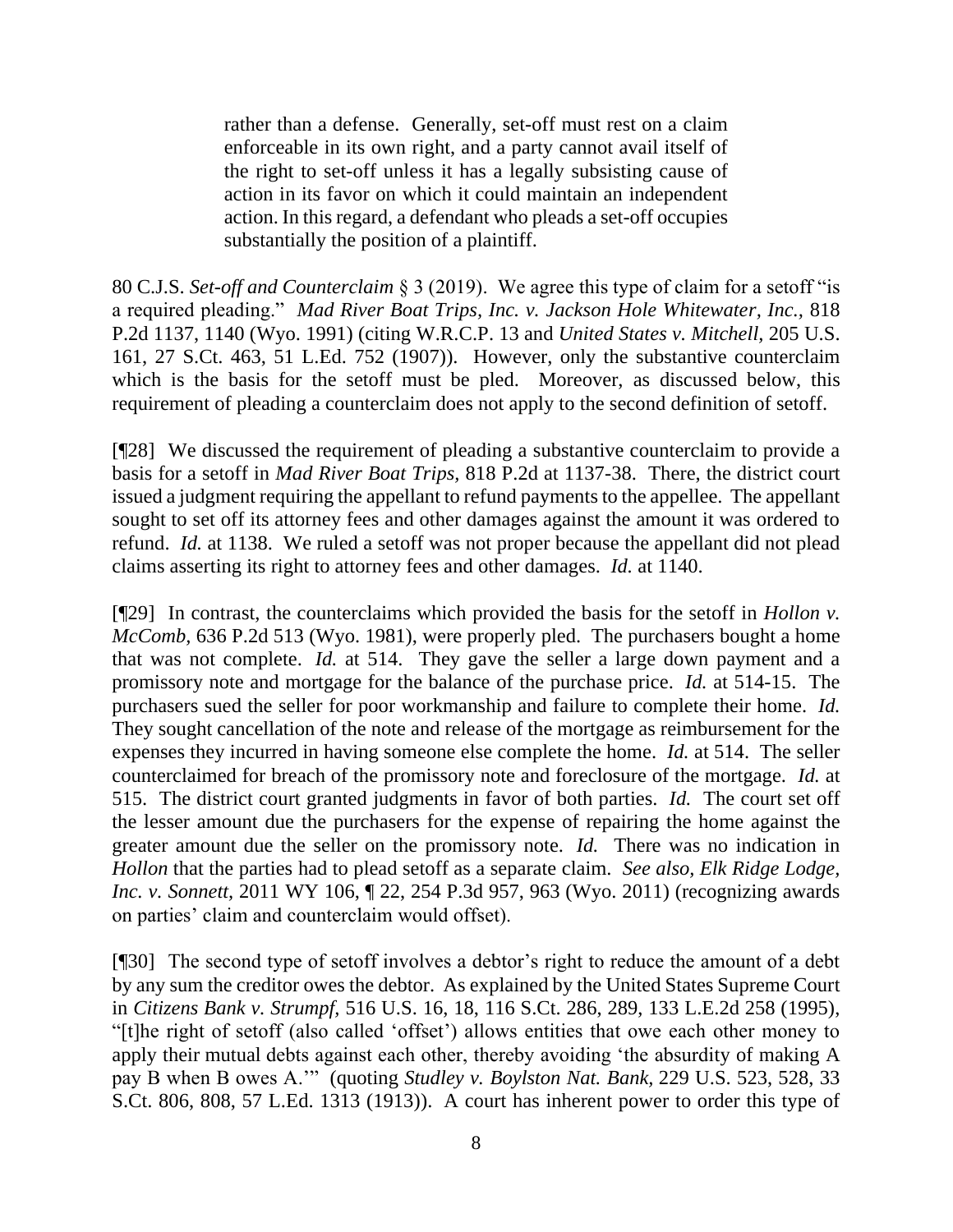equitable setoff as part of its enforcement of judgments. *Cargill,* 891 P.2d at 67. *See also, Deede v. Deede,* 2018 WY 92, ¶ 7, 423 P.3d 940, 942 (Wyo. 2018) ("[T]he 'decision about whether a credit against an outstanding judgment should be allowed is controlled by principles of equity.'" (quoting *Dorr v. Smith, Keller & Assocs.,* 2010 WY 120, ¶ 23, 238 P.3d 549, 554 (Wyo. 2010)) (other citations and quotation marks omitted). As 47 Am. Jur. 2d *Judgments* § 805 (2020) explains, "[w]hen mutual claims of the parties to an action have ripened into judgments, one judgment may be set off against the other. The right to set off one judgment against another is an incident of the general jurisdiction of the court over its suitors." When requesting an equitable setoff there is no requirement to separately plead it. 47 Am. Jur. 2d *Judgments* § 808 states: "A party who wishes to have one judgment setoff against another generally must apply to the court for such relief[.] . . . The request can be made by motion."

[¶31] Both definitions of setoff are met in this case. The parties made competing claims which were the grounds for the offsetting judgments – the Mantles asserted fraudulent transfer claims against Ray and Gary and the Members sued Mr. Mantle for breach of the MOU he personally guaranteed. These claims were properly pled and before the district court when it rendered its judgments. Additionally, Ray and Gary filed a motion for equitable setoff of the judgments the parties owed each other. At that point, their request for setoff was not based on an unresolved counterclaim but was based on the parties' debts to each other. No separate counterclaim was required or appropriate. Ray and Gary did not waive their claims for setoff by failing to plead a separate cause of action.

# *C. Propriety of Setoffs*

[¶32] The Mantles claim the district court erred by using the judgment against Mr. Mantle to offset their judgments against Ray and Gary. They assert the setoffs were improper for three reasons – partial assignments of judgments are not allowed; mutuality does not exist; and equity does not support them.

[¶33] "The decision to allow or compel a setoff rests within the sound discretion of the trial court." *Cargill,* 891 P.2d at 67. Consequently, we review the district court's decision for abuse of discretion. *Deede,* ¶ 7, 423 P.3d at 942 (citing *Dorr,* ¶ 24, 238 P.3d at 555; *Ultra Res. Inc. v. Hartman,* 2010 WY 36, ¶ 145, 226 P.3d 889, 934 (Wyo. 2010)). "'In determining whether the district court abused its discretion, we ask whether the district court reasonably could have concluded as it did.'" *Id.* (quoting *Welch v. Welch*, 2003 WY 168, ¶ 4, 81 P.3d 937, 938 (Wyo. 2003)). As always, we review questions of law de novo. *Kimzey,* ¶ 13, 461 P.3d at 1235; *Walker,* ¶ 44, 311 P.3d at 179; *Swaney,* ¶ 3, 256 P.3d at 515.

# *1. Partial Assignment*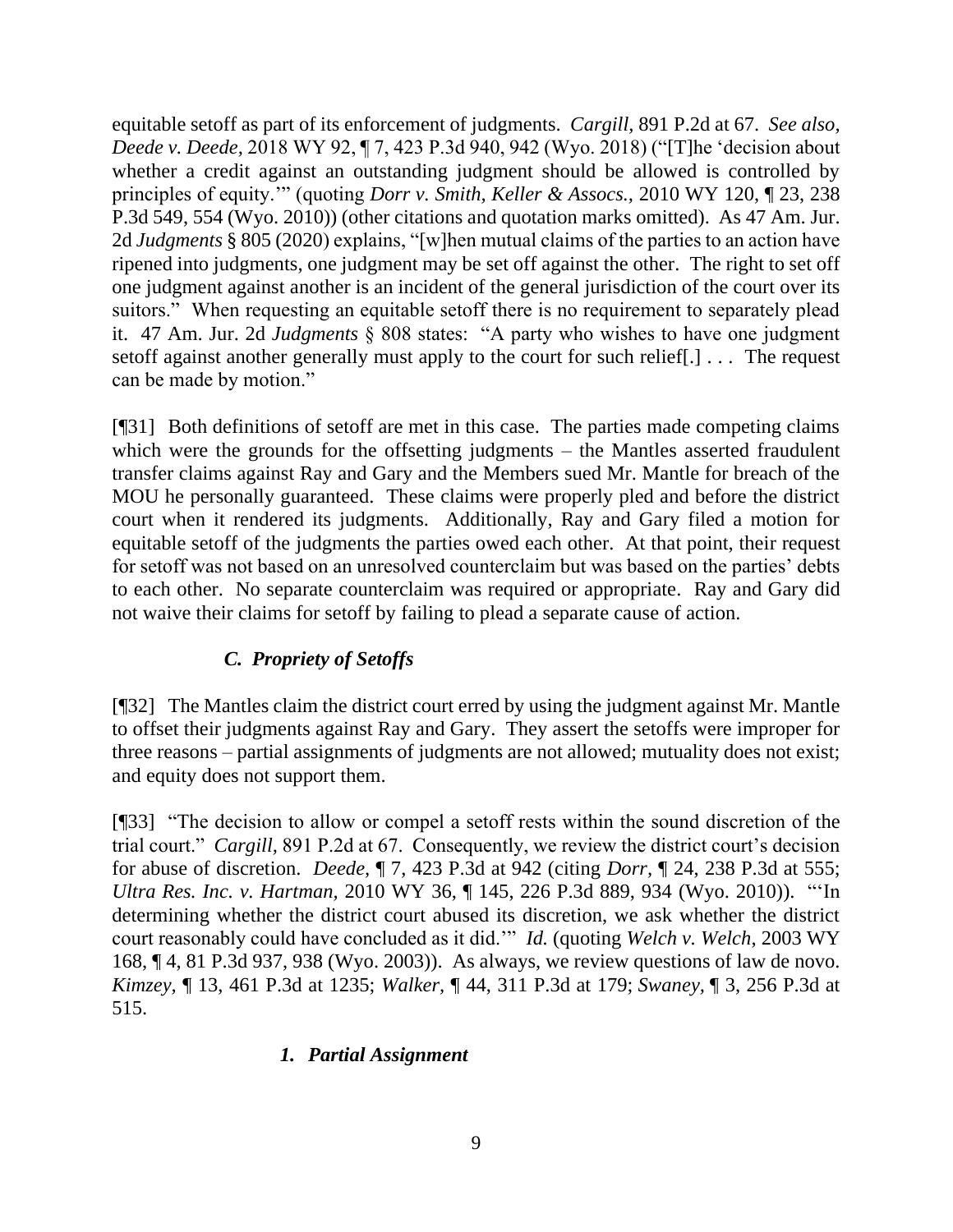[¶34] The Mantles contend partial assignments of judgments are not permitted. In *Stilson v. Hodges,* 934 P.2d 736, 738 (Wyo. 1997), we held "a judgment creditor may assign his rights in the judgment to a third party." (citing 47 Am. Jur. 2d *Judgments* § 1011 (1995)). Immediately following that quotation, we specifically addressed partial assignments:

> The assignment of a part of a debt transfers an equitable interest in that part of the debt to the assignee. 6 AM. JUR. 2D *Assignments* § 81 (1963). In order to prevent the debtor from paying the assignor, the assignee must give the debtor notice that the assignment has been made. *See id.* "The general rule is that if the debtor pays the assignor after notice of a partial assignment of the debt, [the debtor] may be held liable in equity by the assignee." *Id.* at 262. *See also Independent National Bank v. Westmoor Electric, Inc.,* 164 Ariz. 567, 571, 795 P.2d 210, 214 (Ct.App.1990); *Mid–States Sales Company, Inc. v. Mountain Empire Dairymen's Association, Inc.,* 741 P.2d 342, 347 (Colo.Ct.App.1987).

*Id.* at 738-39. While the quote about partial assignments does not pertain specifically to judgments, *Stilson* indicates that partial assignments of judgments are allowed in Wyoming. *See also, Gilroy v. Lowe,* 626 P.2d 469, 472-73 (Utah 1981) (approving, with some reservations, a partial assignment of judgment); *Madison and Pennings, Inc. v. Foundation Engineering Co.,* 390 S.W.2d 48, 50 (Tex. Civ. App. 1965) ("It is permissible to transfer only an interest in a judgment.").

[¶35] The Mantles assert the emphasized part of Wyo. Stat. Ann. § 1-1-106 prohibits partial assignment of judgments:

> When cross demands exist between persons under circumstances that if one brought an action against the other, a counterclaim or setoff could be set up, *neither can be deprived of the benefit thereof by assignment by the other*, or by his death, but the two (2) demands will be deemed compensated so far as they equal each other.

(Emphasis added). We fail to see how Hot Iron's and Three Way's partial assignments of their judgment against Mr. Mantle deprived the Mantles of the benefit of their judgments against Ray and Gary. They still received value for their judgments by having the amount Mr. Mantle owed the Members reduced.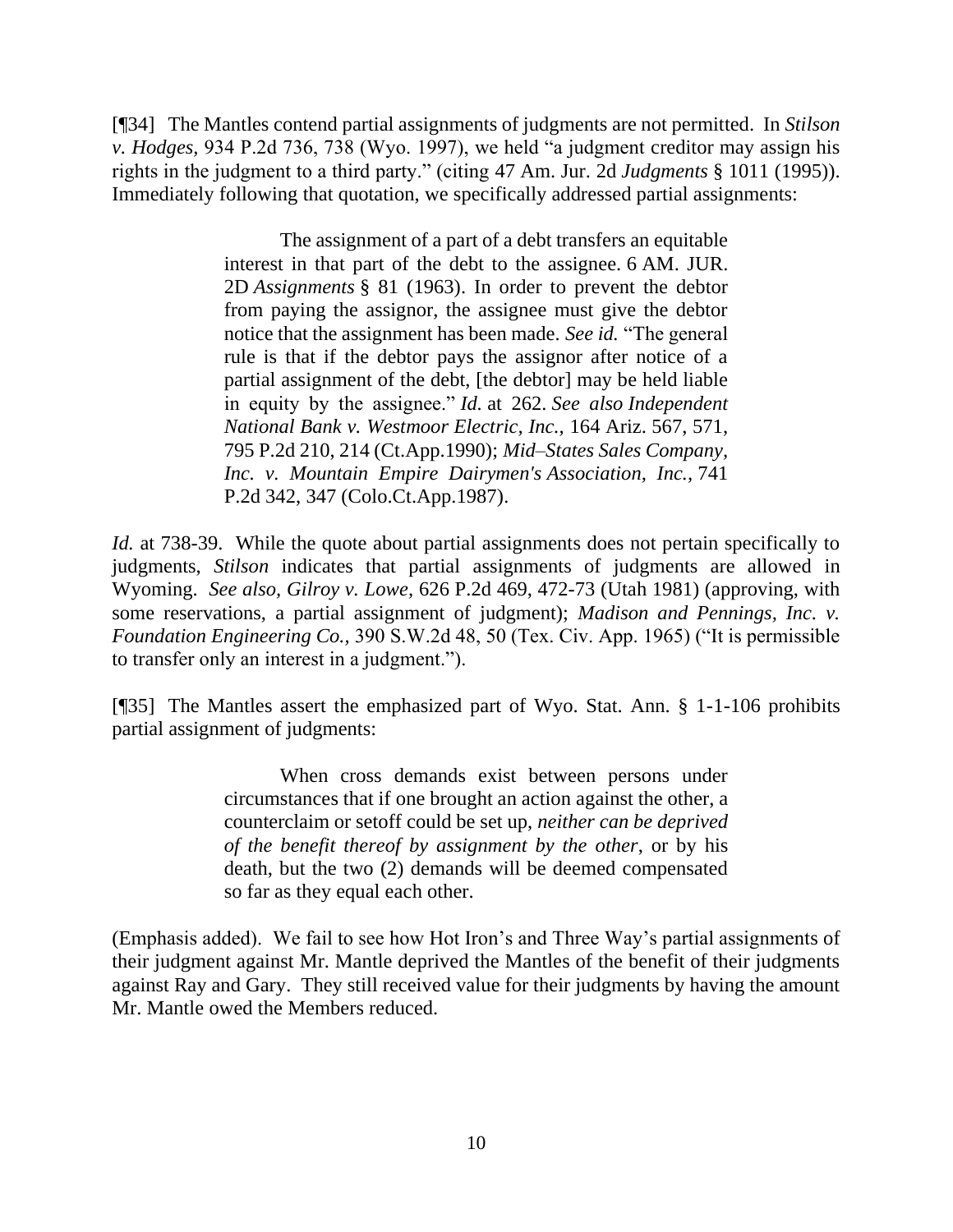[¶36] The Mantles have not given us any reason to reject our decision in *Stilson.* The partial assignments of Three Way and Hot Iron's judgment against Mr. Mantle to Ray and Gary, respectively, were valid.

# *2. Mutuality*

[¶37] The Mantles assert mutuality is absent because Mr. and Mrs. Mantle are both judgment creditors of Ray and Gary, while Ray and Gary only have a judgment against Mr. Mantle. In other words, the Mantles claim a lack of mutuality because Mrs. Mantle is not a judgment debtor of Ray and Gary.<sup>4</sup>

[¶38] Typically, for a court to grant a setoff of judgments, the judgments must be mutual, meaning the same parties in the same capacities owe monetary judgments to each other. 47 Am. Jur. 2d *Judgments* § 805 (2020); *Spratt v. Security Bank of Buffalo,* 654 P.2d 130, 136 (Wyo. 1982) ("Debts to be used as set-offs must be due to and from the same persons in the same capacity." (citing *United States v. Clawson*, 13 F. Supp. 178 (D.C. Wyo. 1935)); *Mynatt v. Collis,* 57 P.3d 513, 534 (Kan. 2002) ("[S]etoff requires mutuality, meaning that the same parties owe a sum of money to each other."). Thus, generally, "a judgment . . . obtained against a single defendant . . . cannot be set off with a judgment obtained jointly by that defendant and another party, as this would be inequitable to the second party." 47 Am. Jur. 2d *Judgments* § 811 (2020). This rule was applied in *Brown v. Farkus,* 511 N.E.2d 1143 (Ill. Ct. App. 1986). Sanford and Gloria Brown were awarded a judgment against Allen and Eleanor Farkus for breach of an installment contract. *Id.* at 1144. Allen was awarded a judgment against Sanford for defamation. *Id.* The Illinois appellate court ruled it would be inequitable to Gloria to set off the judgments. *Id.* at 1148.

[¶39] While *Brown* applied the general rule, it is clear the equities of the situation were important in determining whether the setoff was appropriate when the judgments were not

<sup>&</sup>lt;sup>4</sup> In their opening brief, the Mantles very briefly argue the judgments cannot be offset because there is a lack of mutuality between FNB (the assignor to the Mantles) and the Members. The Mantles cite two cases in support of this contention, *Republic Health Corp. v. Lifemark Hospitals of Florida, Inc.,* 755 F.2d 1453 (11th Cir. 1985), and *Spratt v. Security Bank of Buffalo,* 654 P.2d 130, 136 (Wyo. 1982). *Republic Health Corp.* does not address assignments, mutuality, or setoffs, and the Mantles do not explain how it supports their position. They cite *Spratt* only for the general proposition that for debts to set off, the obligations must be mutual. *Spratt* does not address the question of how mutuality is determined when debts are assigned. The Mantles provide additional authority for their assertion in their reply brief. However, reply briefs are "limited to such new issues and arguments" raised in the appellees' brief. Wyoming Rule of Appellate Procedure (W.R.A.P.) 7.03. The Mantles are not responding to a new argument but ostensibly providing additional authority for the poorly supported argument in their opening brief. Furthermore, the additional authority addresses only the general law of subrogation; it does not speak specifically to assignments of judgments. Given the lack of cogent argument or citation to pertinent authority, we will not further consider this matter. *See, e.g.*, *Gowdy v. Cook,* 2020 WY 3, ¶ 31, 455 P.3d 1201, 1209 (Wyo. 2020) (refusing to address contentions not supported by cogent argument or citation to pertinent authority) (citing *Wright v. State,* 2019 WY 49, ¶¶ 8-9, 440 P.3d 1092, 1094 (Wyo. 2019); *Hodson v. Sturgeon,* 2017 WY 150, ¶¶ 6-8, 406 P.3d 1264, 1265-66 (Wyo. 2017)).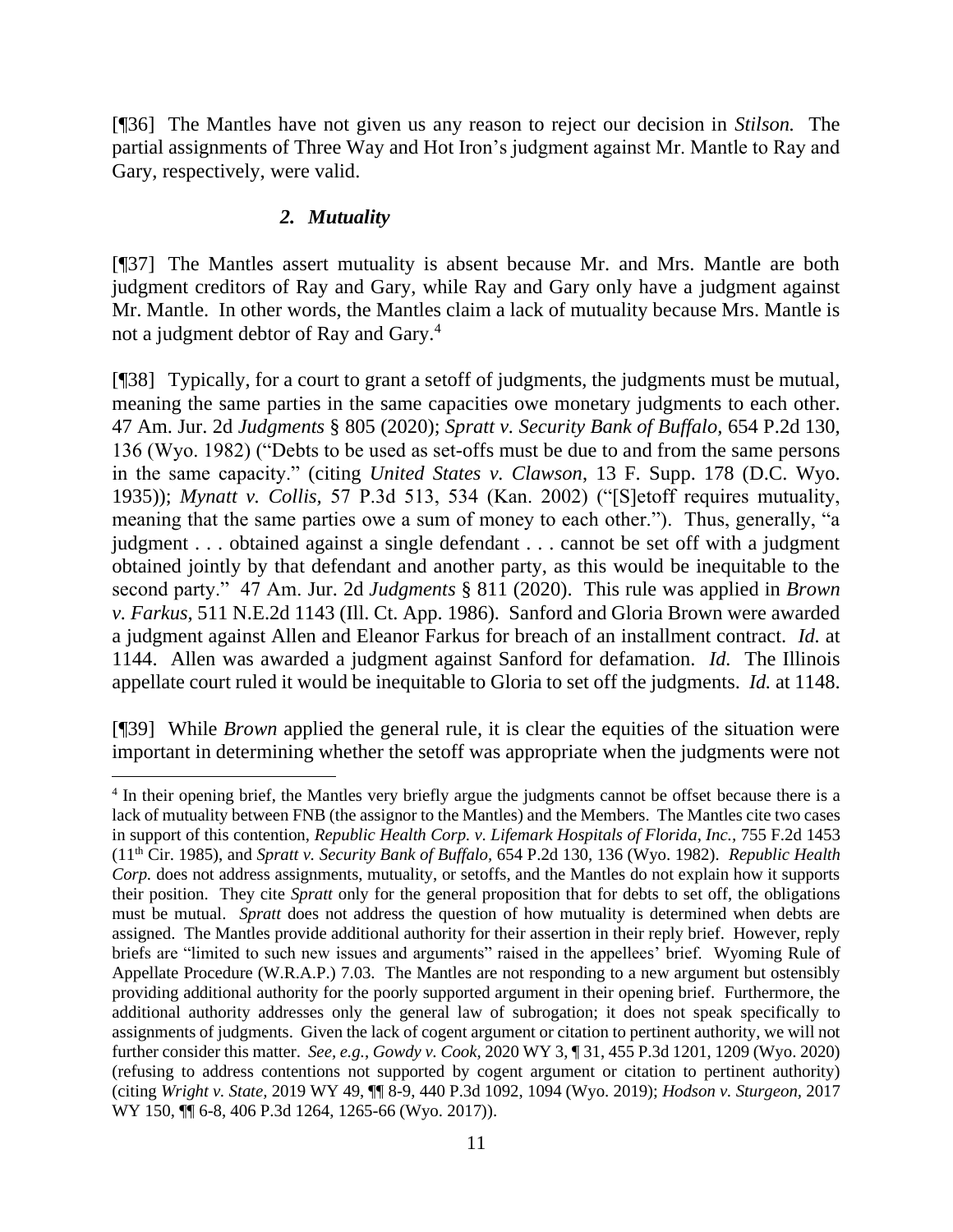mutual. 20 Am. Jur. 2d *Counterclaim, Recoupment, Etc.* § 52 (2020) recognizes the equitable exception to the mutuality requirement: "Courts do have equitable authority . . . to recognize cross-claims between litigants lacking mutuality and to set off one against the other whenever it becomes necessary for a clear equity or to prevent irremediable injustice." *See also, In re Davidson Lumber Sales, Inc.,* 66 F.3d 1560, 1564 (10<sup>th</sup> Cir. 1995) ("[A] court in equity may permit setoff even when the debts are not mutual in order to effect equity and prevent injustice."); *Lewis v. United Joint Venture*, 691 F.3d 835, 840 (6<sup>th</sup>) Cir. 2012) (A court will not set off "an individual debt from a joint debt absent some special justification."); *Cohn v. Krauss,* 67 N.E.2d 62, 68 (Ohio Ct. App. 1943) ("The general rule . . . is that separate debts cannot be set off against joint debts unless there is some special equity or equities to justify it." (citation omitted)). We will, therefore, determine whether equitable principles support setoff under the circumstances of this case.<sup>5</sup>

# *3. Equities*

[¶40] The district court concluded the equities supported a setoff. The Mantles claim that conclusion was erroneous and cite a litany of harms they claim to have suffered at the hands of the Defendants. Their assertions of unfair treatment are largely based upon their unsuccessful arguments to the district court at trial and to this Court on appeal in *Mantle I.*  For example, the Mantles lump together all the defendants named in the case<sup>6</sup> and assert their hands are unclean because they engaged in several fraudulent transfers. The Mantles point to payments to Hot Iron for the City of Sheridan project (*Mantle I,* ¶¶ 95-97, 437 P.3d at 791-92), the sale of the Gillette property to GTI (*Mantle I,* ¶¶ 92-94, 437 P.3d 790-91), and the transfer of 16 pickups to WyoDak (*Mantle I,* ¶¶ 110-116, 437 P.3d at 794-96) as examples of the Defendants' improper actions. The district court rejected those claims, and we affirmed in *Mantle I*. *Id.* Their unsuccessful claims do not warrant disallowing the setoffs. For the same reason, the Mantles' argument that the equities favor them because WyoDak is essentially an alter-ego of North Star is unavailing; they lost that argument in *Mantle I. Mantle I,* ¶¶ 133-39, 437 P.3d at 800-01.

[¶41] The Mantles also claim the Garlands did not detrimentally rely on the MOU because they continued to receive their salaries. This claim is factually incorrect. It was conclusively established in *Mantle I* that, at Mr. Mantle's and Mr. Killmer's urging, the

<sup>&</sup>lt;sup>5</sup> Setoff would also be appropriate under the law of contracts. "When a contract is payable to two more parties jointly, payment may be made to either of them." *Barnard v. Wendling,* 627 P.2d 603, 606 (Wyo. 1981). The Restatement (Second) of Contracts § 299 (1981, updated 2020) states the concept as "any joint obligee, unless limited by agreement, has power to discharge the promisor by receipt of a promised performance . . ., and tender to one joint obligee is equivalent to tender to all." Here, Ray and Gary tendered to Mr. Mantle the value of the Mantles' judgments against them by discharging the equivalent value of their judgment against him. Contract law, then, does not find any inherent inequity in satisfaction of an obligation to joint obligees through payment to one of them. The same principle logically applies here.

<sup>6</sup> The Mantles' arguments regarding other defendants are of questionable importance to balancing the equities between the Mantles and Ray and Gary.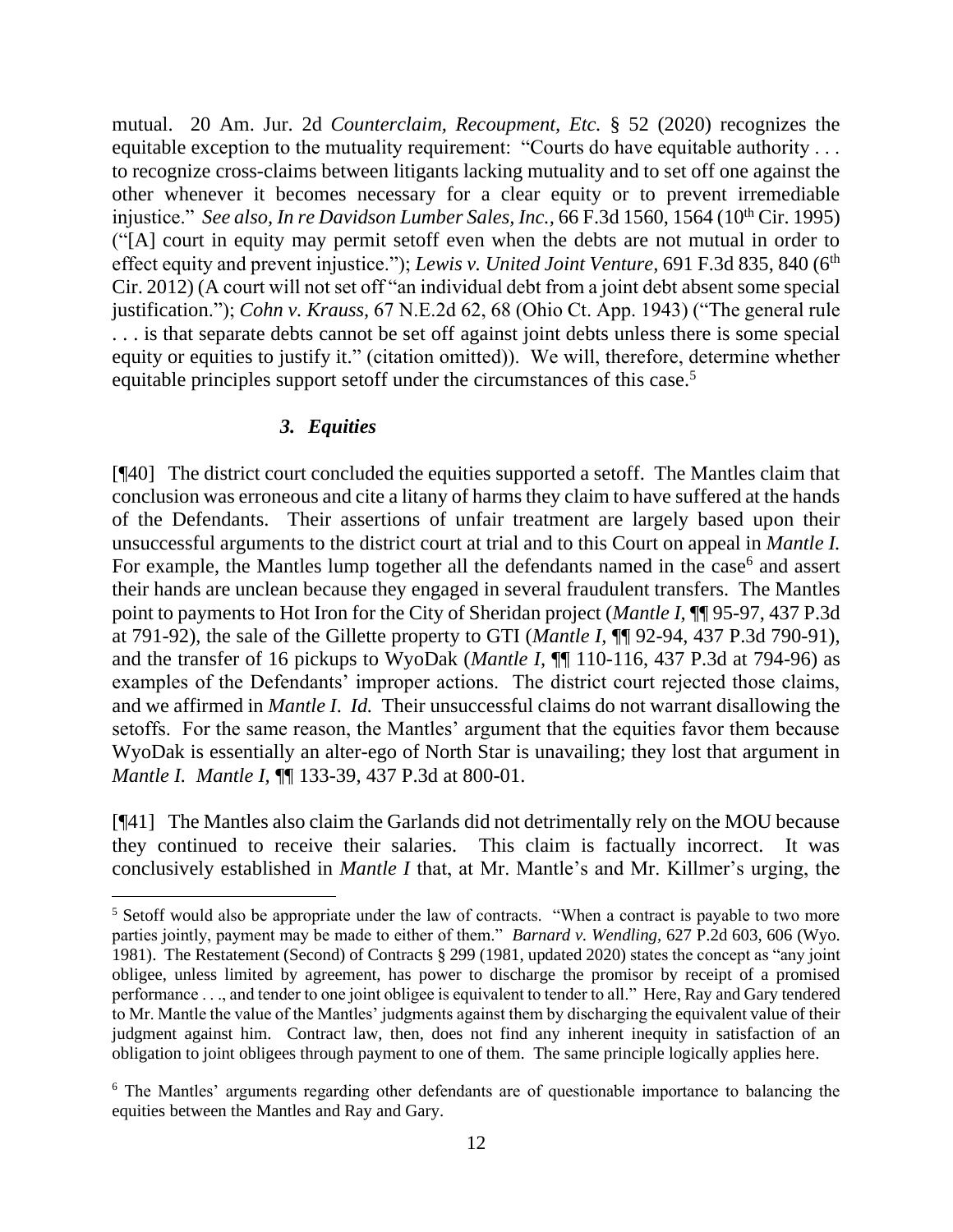Garlands continued to receive their salaries, not as employment income, but as interest on the North Star purchase price in lieu of an immediate down payment. *Mantle I,* ¶¶ 14, 66, 437 P.3d at 770, 783. The Mantles also claim the Defendants benefitted from the FNB loan, but improperly refused to pay it. We do not perceive that circumstance weighs any heavier against the Defendants than Mr. Mantle's failure to comply with the MOU weighs against him.

[¶42] The Mantles point to our ruling in *Mantle I,* ¶¶ 117-21, 437 P.3d at 797-98, that the Garlands were not entitled to assert their equitable defenses because they came to the court with unclean hands as indicating the district court should not have allowed an equitable setoff. Our ruling in *Mantle I* looked only at the conduct of the Garlands to determine if they were entitled to assert equitable defenses. *Id.* By contrast, the task of the district court with regard to Ray's and Gary's claims for equitable setoff was to *balance* the equities of the parties.

[¶43] While Ray's and Gary's hands were unclean because they engaged in some transfers to the detriment of North Star's creditors, Mr. Mantle's hands were also unclean. His improper actions were detailed in *Mantle I*, **[1]** 76, 78, 437 P.3d at 785-86. There, we said the record supported the district court's findings that Mr. Mantle made affirmative misrepresentations to the Garlands regarding North Star's finances. *Id.,* ¶ 78, 437 P.3d at 786. He knowingly engaged in activities, including signing the FNB loan documents, in violation of the covenants in a loan North Star had with American National Bank. *Id.*, ¶ 76, 437 P.3d at 785.We also noted in *Mantle I,* ¶ 120, 437 P.3d at 797-98, "Mr. Mantle certainly played a role in creating the circumstances that led to the (fraudulent) conveyances."

[¶44] As to Mrs. Mantle's involvement in this case, she was a joint owner of the securities used as collateral for the FNB loan and she personally guaranteed the loan. *Mantle I,* ¶ 15, 437 P.3d at 771. Later, she participated in the purchase of the FNB note and this litigation. *Id.*, **[40, 437 P.3d at 777.** It is clear she put her personal financial resources at risk in support of Mr. Mantle's business goals. Given she voluntarily entered the fray, the setoff is not inequitable to her. Under the circumstances of this case, we have no difficulty concluding the district court did not abuse its discretion in using the judgment against Mr. Mantle to offset the judgments the Mantles held against Ray and Gary.

# *D. Combined Motion for Protective Order and Motion for Setoff*

[¶45] Ray's "Motion for Protective Order with Respect to Discovery in Aid of Execution, Together with Motion to Allow Setoff and Declare Judgment Satisfied" was brought in part under W.R.C.P. 26(c). Gary joined in the setoff portion of Ray's motion. The Mantles claim it was improper for Ray and Gary to file a motion for setoff under W.R.C.P. 26(c), and they violated the requirement to confer before filing their motion for a setoff.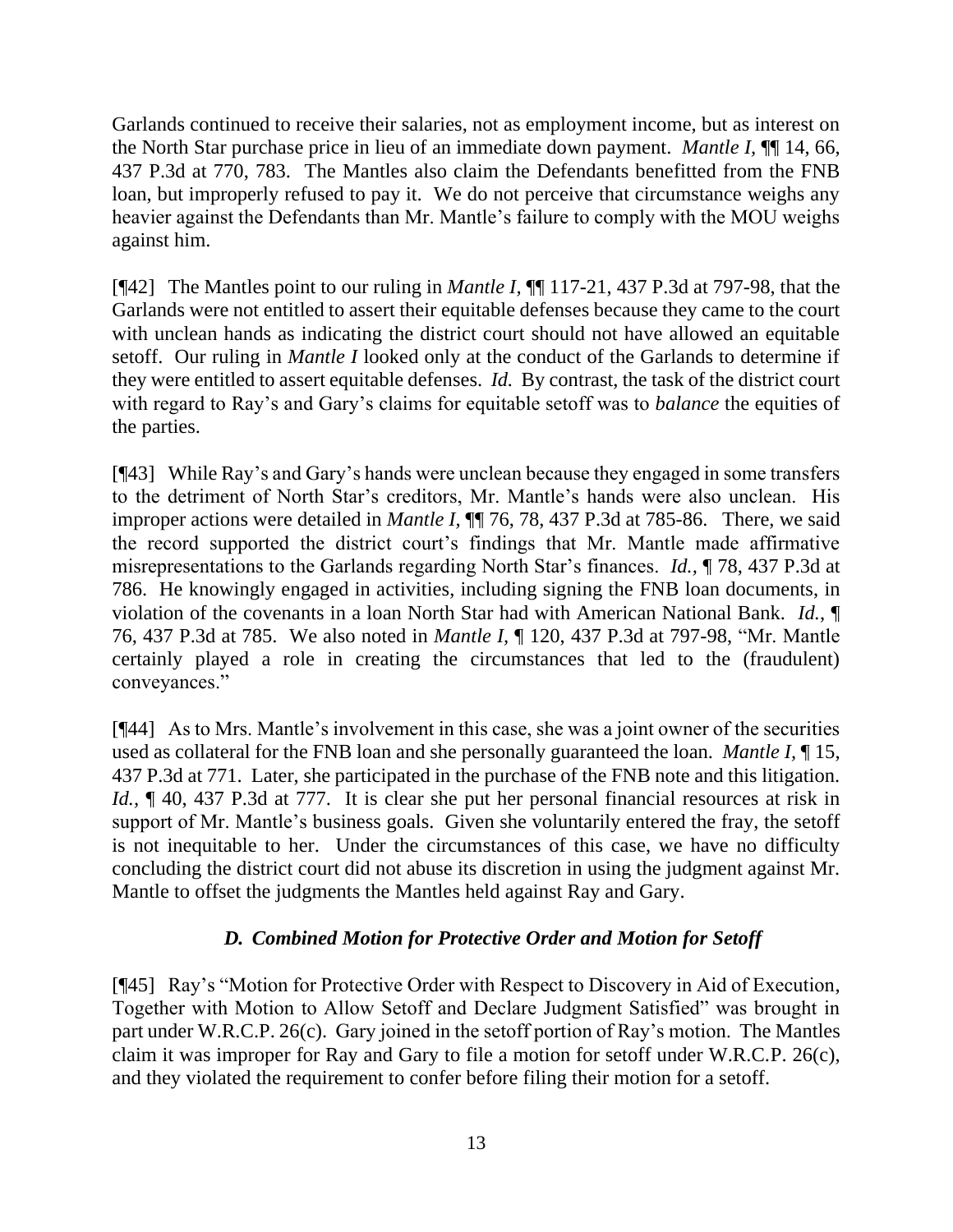[¶46] Rule 26(c) states in pertinent part:

(1) *In General.* A party or any person from whom discovery is sought may move for a protective order in the court where the action is pending--or as an alternative on matters relating to a deposition, in the court for the district where the deposition will be taken. *The motion must include a certification that the movant has in good faith conferred or attempted to confer with other affected parties in an effort to resolve the dispute without court action.* The court may, for good cause, issue an order to protect a party or person from annoyance, embarrassment, oppression, or undue burden or expense, including one or more of the following:

(A) forbidding the disclosure or discovery;

. . . (D) forbidding inquiry into certain matters, or limiting the scope of disclosure or discovery to certain matters[.]

(Emphasis added).

[¶47] The district court recognized Ray's filing included two motions in a single document – a motion under Rule 26(c) for an order of protection from the Mantles' discovery requests in aid of execution on their fraudulent transfer judgment against him and a motion for an order declaring the judgment satisfied through setoff. Because both motions addressed the Mantles' efforts to execute on their judgment against Ray and the need for a protective order depended upon the resolution of the setoff issue, Ray understandably filed them together. The Mantles point to no authority indicating it is improper to combine more than one motion in a single filing. To the contrary, we have considered combined motions in other civil cases. *See, e.g., Mitchell v. Preston,* 2019 WY 41, ¶¶ 1 n.1, 13, 439 P.3d 718, 719 n.1, 721 (Wyo. 2019) (combined motion to establish tribal jurisdiction and motion for change of venue); *Elworthy v. First Tennessee Bank,* 2017 WY 33, ¶ 17, 391 P.3d 1113, 1118 (Wyo. 2017) (combined motion to dismiss and motion for judgment on the pleadings); *Jensen v. Fremont Motors Cody, Inc.,* 2002 WY 173, ¶ 1, 58 P.3d 322, 324 (Wyo. 2002) (combined motion for judgment as a matter of law and motion for a new trial).

[ $[48]$ ] The motion for setoff was not a discovery dispute governed by Rule 26(c); therefore, Ray and Gary had no duty to confer prior to filing it. While Ray may have had a duty to confer prior to filing the motion for protective order, the Mantles do not specifically challenge the district court's grant of the protective order. As the district court correctly stated, "the motion for setoff and the motion for protective order were joined in a single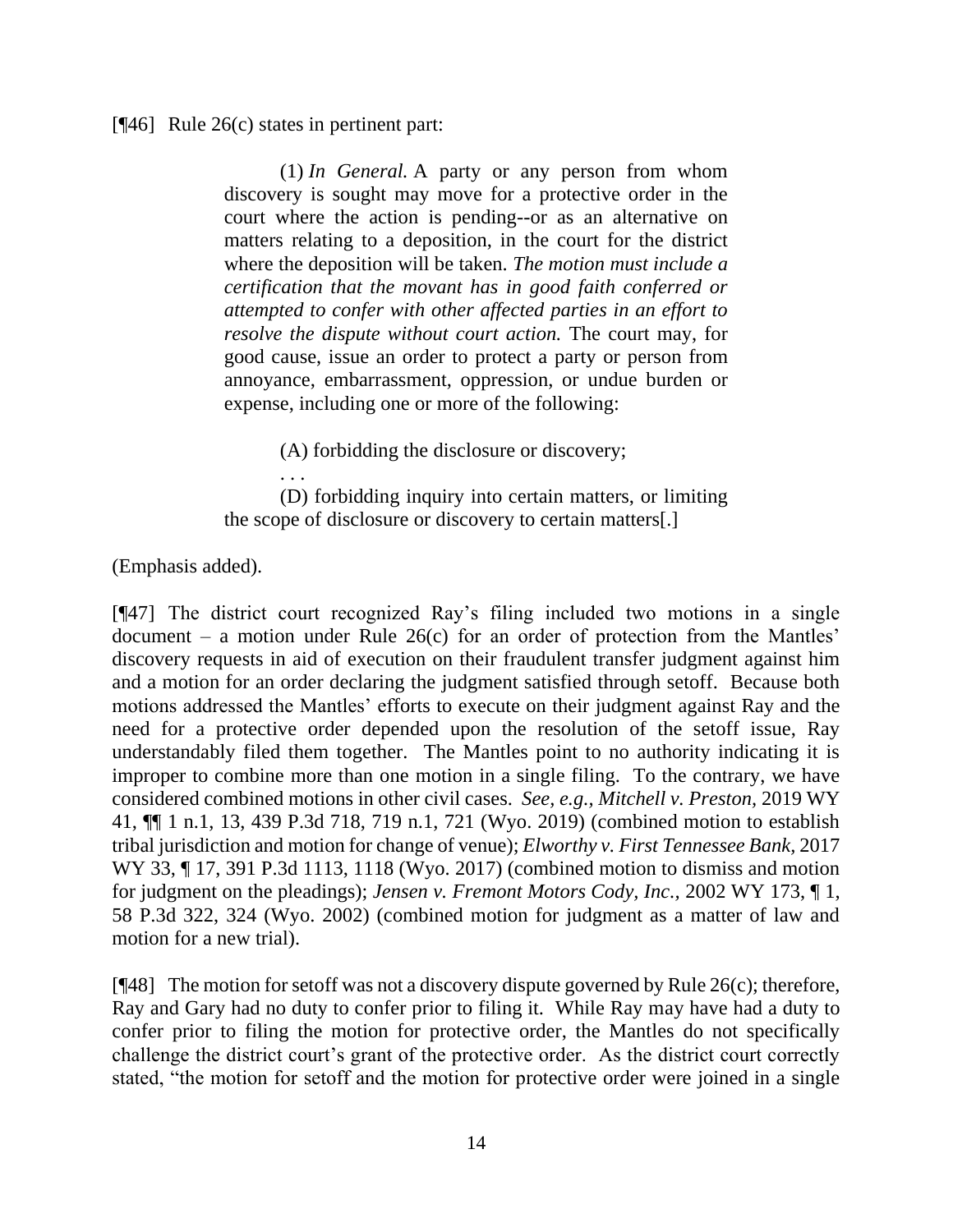pleading[;] it [would be] nonsensical to deny [the motion for setoff] because [Ray] did not confer before filing the motion for a protective order."

# *E. Exemption*

[¶49] The Mantles claim a writ of execution/garnishment or some "other form of attachment" on their judgments against Ray and Gary is a prerequisite to application of the setoffs. They argue a separate collection action would give them the opportunity to demonstrate the judgments are exempt from execution because they hold them as tenants by the entirety.

[¶50] After Hot Iron and Three Way assigned part of their judgment against Mr. Mantle to Ray and Gary, the Mantles presented two documents they claimed accomplished an assignment of the fraudulent transfer judgments to themselves as husband and wife. The first was a "Declaration and Agreement as to Title and Interests." The Mantles listed the loan documents they obtained by assignment from FNB and declared they acquired their rights as husband and wife, tenants by the entirety. In the same document, the Mantles transferred their interest in the loan documents to themselves as husband and wife. The Declaration did not mention their judgments against North Star, Gary or Ray. To remedy that omission, on May 23, 2018, the Mantles assigned the judgments to themselves as husband and wife, tenants by the entirety.

[¶51] The Mantles offer no authority to support their claims that an additional step in collection of a judgment is necessary to accomplish a setoff or that they should be allowed to assert that their judgments were exempt from execution in a separate proceeding. Given the lack of cogent argument or citation to pertinent authority, we will not further consider this matter. *Gowdy,* ¶ 31, 455 P.3d at 1209; *Wright,* ¶¶ 8-9, 440 P.3d at 1094; *Hodson,* ¶¶ 6-8, 406 P.3d at 1265-66. Furthermore, their assignment of the judgments to themselves as tenants in the entirety was improper under § 1-1-106 because it would deprive Ray and Gary, holders of a cross demand, of the benefit of their claim by making the judgments held by the Mantles' exempt from execution. As we stated above,  $\S$  1-1-106 prohibits assignments which would deprive a person of the benefit of his claim.

# *II. Killmer Settlement Funds*

[¶52] To provide context for our discussion of the Killmer Settlement Funds, we will provide some additional factual background. After North Star and the Members settled with Mr. Killmer and, subsequently, with his malpractice carrier, they moved to dismiss their third-party complaint against Mr. Killmer and for approval of their plan to distribute the settlement proceeds. North Star and the Members acknowledged there were various attorney liens against the proceeds and asserted North Star did not have sufficient funds to pay its attorney and accounting fees. However, they recognized that "counsel, experts, and accountants [had] rendered services for North Star" so they proposed splitting "the funds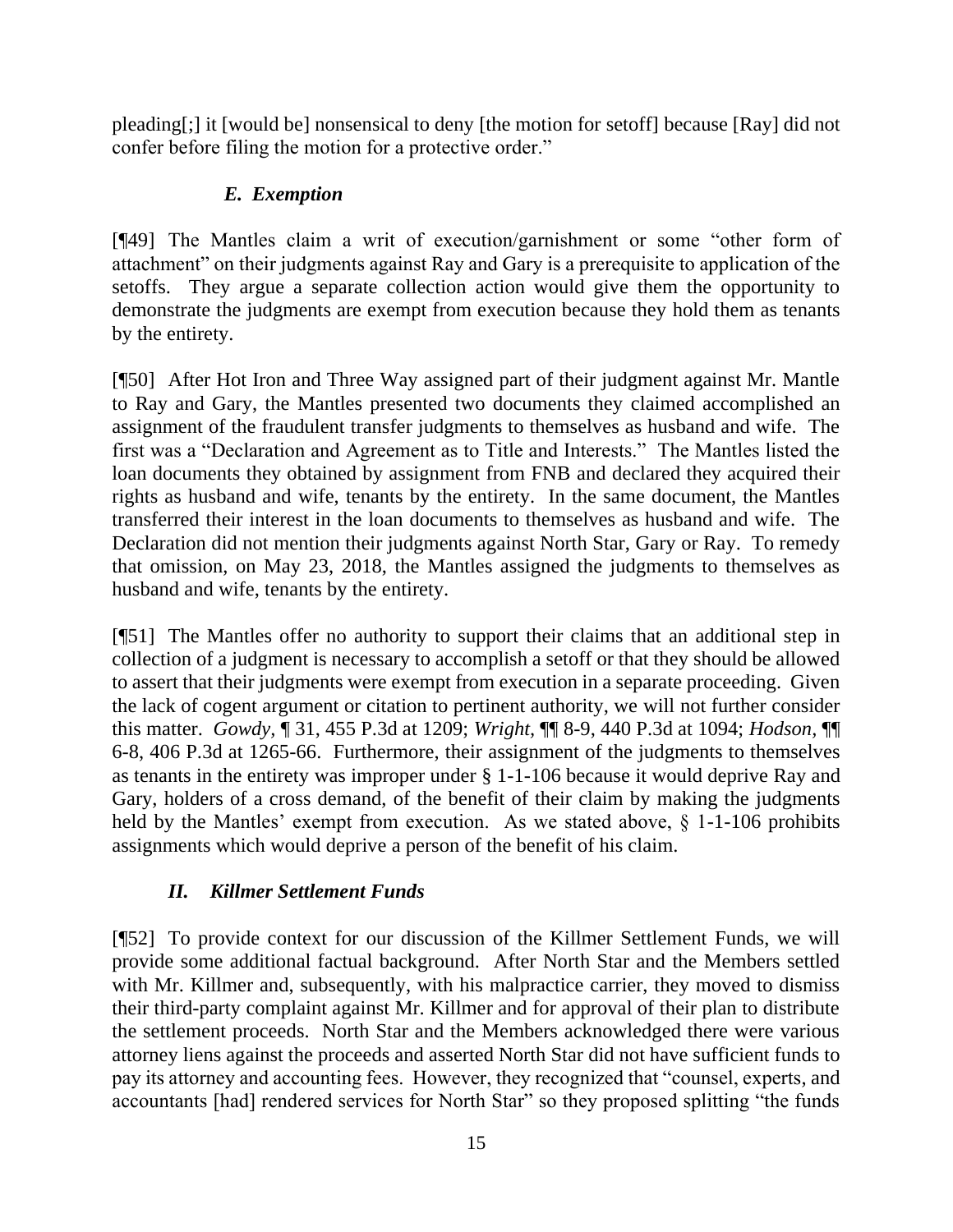in equal shares." North Star's and the Members' plan for distribution of the settlement funds was presented to the court under seal.

[¶53] The Mantles objected to the motion to approve the settlement distribution, claiming there was no justiciable controversy. They maintained the proposal to distribute the funds appeared to be some sort of "informal declaratory judgment action" which had not been properly brought. The Mantles claimed the "relief requested would appear to be better presented as part of a receivership proceeding or something similar." The district court dismissed Mr. Killmer from the case, but ruled it had "no jurisdiction over any other relief requested in [the] motion."

[¶54] The parties subsequently stipulated to having \$121,271 of the Killmer Settlement Funds "on behalf of North Star" deposited with the clerk of court. The district court approved the deposit, required North Star's creditors be notified, and ordered the funds to remain on deposit until after the trial.<sup>7</sup>

[¶55] The case proceeded to a bench trial; however, no cause of action pertaining to the Killmer Settlement Funds was tried. When the Mantles attempted to question Ray about the allocation of the settlement funds, the Defendants objected. The Mantles withdrew the question, and the district court did not rule on the admissibility of the evidence. In a confusing question, the Mantles asked Gary how he intended "to allocate the settlement payment that Hot Iron received from [Mr.] Killmer's insurance company between [Mr. Mantle and Mr. Killmer.]" Gary could not answer the question. The "Order After Bench Trial" did not address the settlement funds.

[¶56] After the trial, the Mantles filed a "Motion for Further Findings of Fact and to Alter or Amend 'Order After Bench Trial.'" They requested the district court "make further findings as to the application of the settlement funds received by [North Star and the Members] from [Mr.] Killmer and grant a remittitur or otherwise alter or amend the judgment in order to reduce it by the amount of the settlement[.]" The district court denied their motion.

[¶57] While *Mantle I* was pending, the Mantles requested the district court order "that those proceeds arising from the settlement of the claims against [Mr.] Killmer that have

 $<sup>7</sup>$  The record on appeal contains several orders purportedly addressing the Killmer Settlement Funds, but</sup> the attendant motions which would provide context for the orders are not included as part of the record. The "Order Granting Stipulated Motion to Deposit Funds" with the clerk of court is one such order as the record does not include the stipulated motion. The Mantles also direct us to an "Order Denying Interpleader and Order to Hold Funds." In that order, the district court denied Debra R. Vandel's motion seeking "an Order of Interpleader authorizing the deposit of funds into the Registry of the Court for the purpose of resolution of issues of payment to various creditors." The record does not show how Ms. Vandel is connected to this case or what funds she sought to deposit.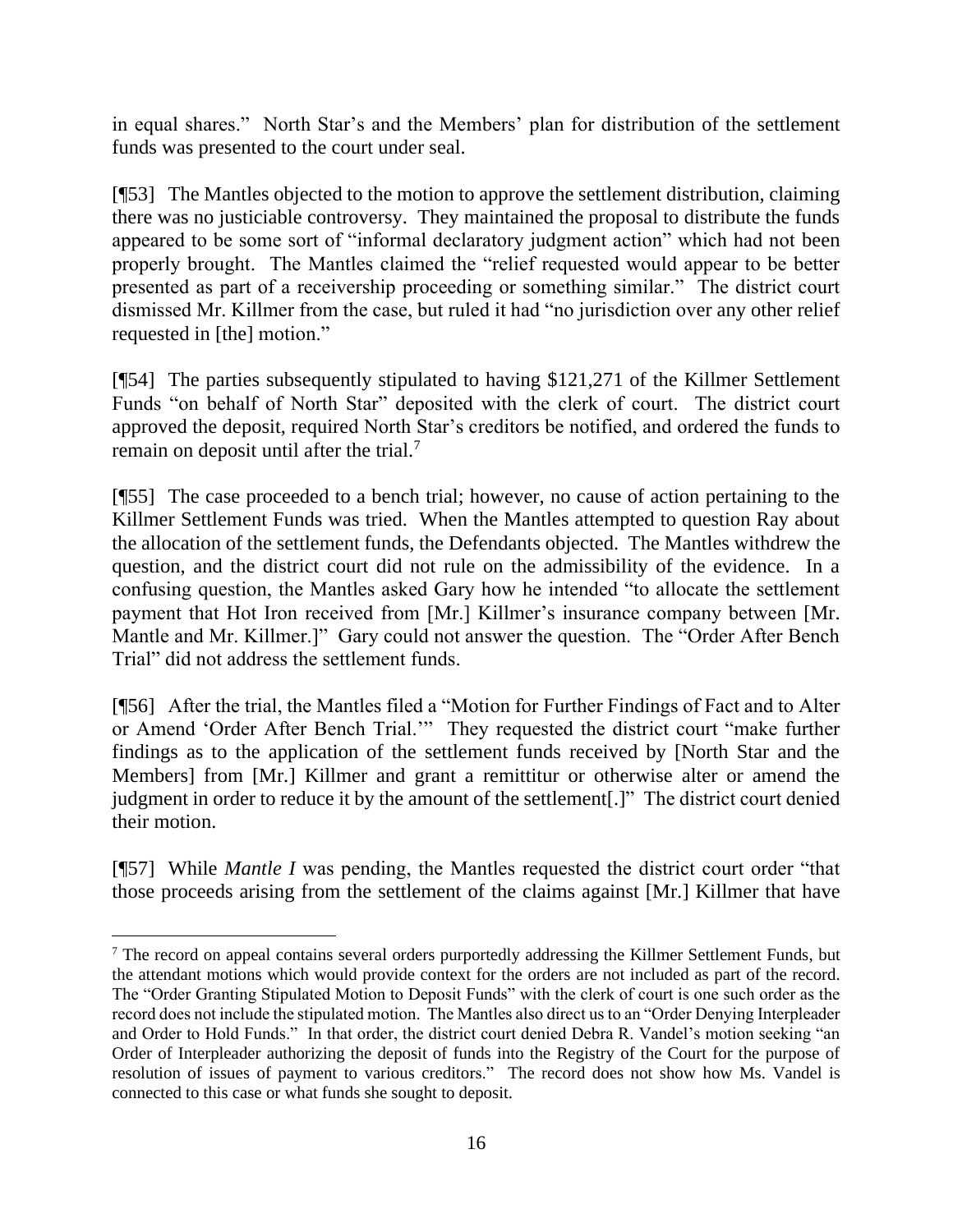not yet been paid over to the Clerk of this Court be turned over for distribution to North Star's creditors." They contended the Members' claims against Mr. Killmer were derivative of North Star's claims, the Members did not have standing to assert direct claims against Mr. Killmer, and the Killmer Settlement Funds should be payable only to North Star's creditors. *Mantle II,* ¶ 20, 441 P.3d at 847. The Members responded that their claims were not derivative as they had been individually harmed by his actions. They also argued that, given the Mantles were not parties to the suit against Mr. Killmer or the settlement, the Mantles could not assert any right to the settlement proceeds. In response, the Mantles stated they had standing to assert a claim against the Killmer Settlement Funds.

[¶58] The district court ruled it did not have enough facts before it to decide the motion and "[f]urther litigation may be needed to resolve this dispute." *Mantle II,* ¶ 21, 441 P.3d at 847. The district court distributed the \$121,271 of the Killmer Settlement Funds on deposit with the clerk of court to North Star's creditors on a first come, first serve basis. *Mantle II,* ¶¶ 29-32, 441 P.3d 849-50. In *Mantle II,* we declined to consider any issues regarding the Killmer Settlement Funds which were not on deposit with the court because there was no final ruling by the district court regarding those funds and remanded for further proceedings. *Id.*,  $\P$  23-24, 441 P.3d at 847-48. We affirmed the district court's distribution of the funds on deposit*. Id.*, ¶¶ 29-32, 441 P.3d at 849-50.

[¶59] On remand, the district court made the following observations and rulings regarding the Mantles' claim to the remainder of the Killmer Settlement Funds:

> 14. [The Mantles] chose not to pursue any claims against Mr. Killmer, and the Defendants dismissed Mr. Killmer from the action after the negotiated settlement. [The Mantles] never amended their pleadings to challenge the Killmer Settlement as a fraudulent transaction. As such, issues relating to the Killmer Settlement [F]unds were simply not litigated at the trial. Most of the information the [c]ourt has about the settlement is in the form of unsworn representations made by counsel in their various pleadings.

> 15. Further, the Killmer Settlement agreement is a contract between the Defendants and a third party. The terms of that contract were not litigated at trial, nor were the Defendants given an opportunity at trial to contest [the Mantles'] standing to challenge a contract to which they were not parties.

> 16. Because the disposition of the Killmer Settlement [F]unds was not litigated at the trial, the Court could not make additional findings on that issue as requested in the post-trial motions, and it cannot do so now without further litigation.